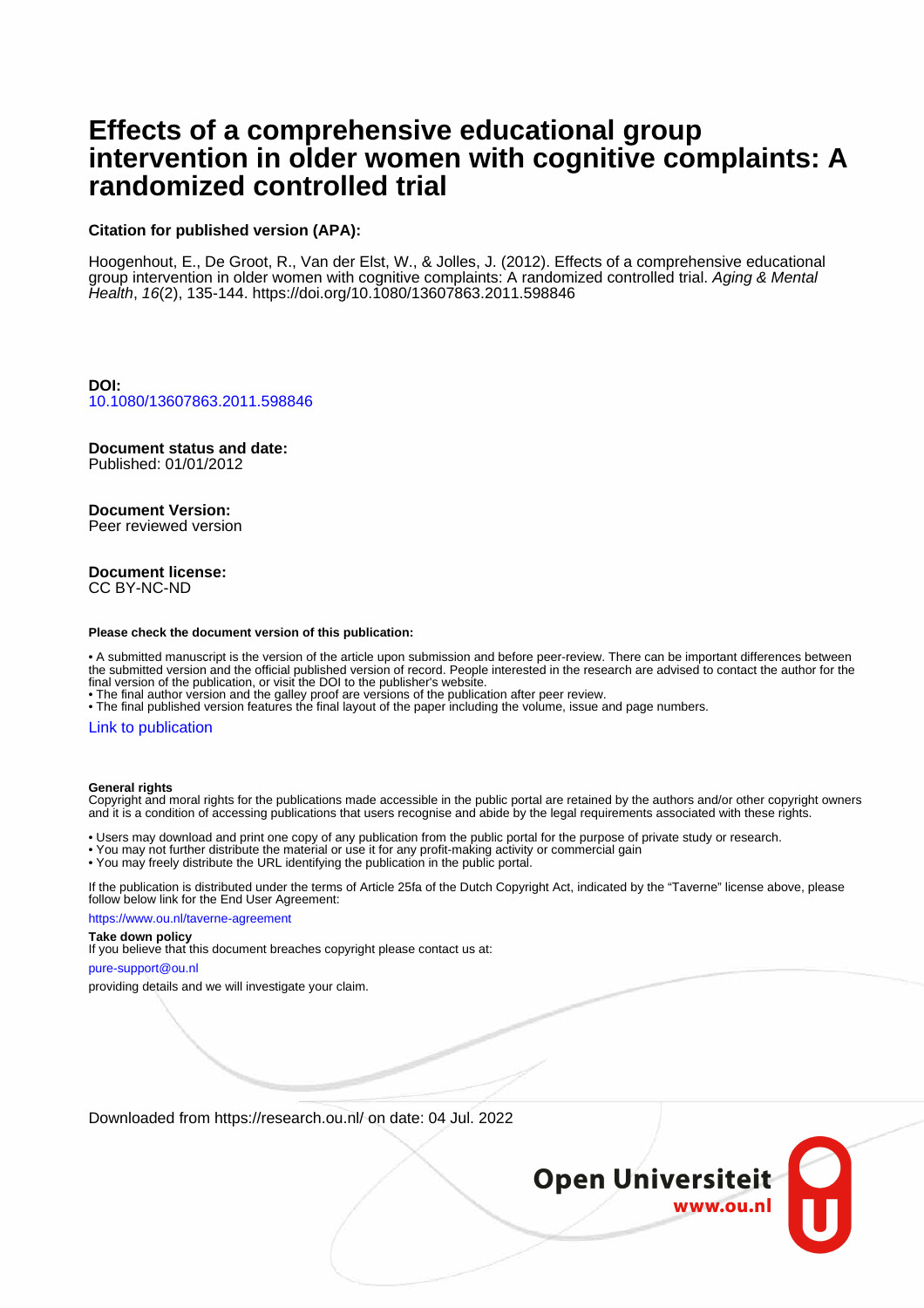EFFECTS OF A COMPREHENSIVE EDUCATIONAL GROUP INTERVENTION IN OLDER WOMEN WITH COGNITIVE COMPLAINTS: A RANDOMIZED CONTROLLED TRIAL

### **Esther M. Hoogenhout<sup>a</sup>** <sup>5</sup>

School for Mental Health and Neuroscience, Department of Psychiatry and Neuropsychology Faculty of Health, Medicine and Life Sciences, Maastricht University, The Netherlands Vitalis Geriatric Healthcare, Eindhoven, The Netherlands

#### 10 **Renate H.M. de Groot**

Centre for Learning Sciences and Technologies, Open University of the Netherlands, Heerlen, The Netherlands

School for Mental Health and Neuroscience, Department of Psychiatry and Neuropsychology, Faculty of Health, Medicine and Life Sciences, Maastricht University, The Netherlands

15

### **Wim van der Elst**

School for Mental Health and Neuroscience, Department of Psychiatry and Neuropsychology, Faculty of Health, Medicine and Life Sciences, Maastricht University, The Netherlands

### 20 **Jelle Jolles**

Centre Brain and Learning and AZIRE Research Institute, Faculty of Psychology and Education, VU University, Amsterdam, The Netherlands

a P.O. Box 616, 6200 MD Maastricht, The Netherlands. Phone: +31 43 3881038, Fax: +31 43 3884092 E-mail: e.m.hoogenhout@gmail.com

Word count of text (excluding abstract, tables/figures, and reference list) : 3876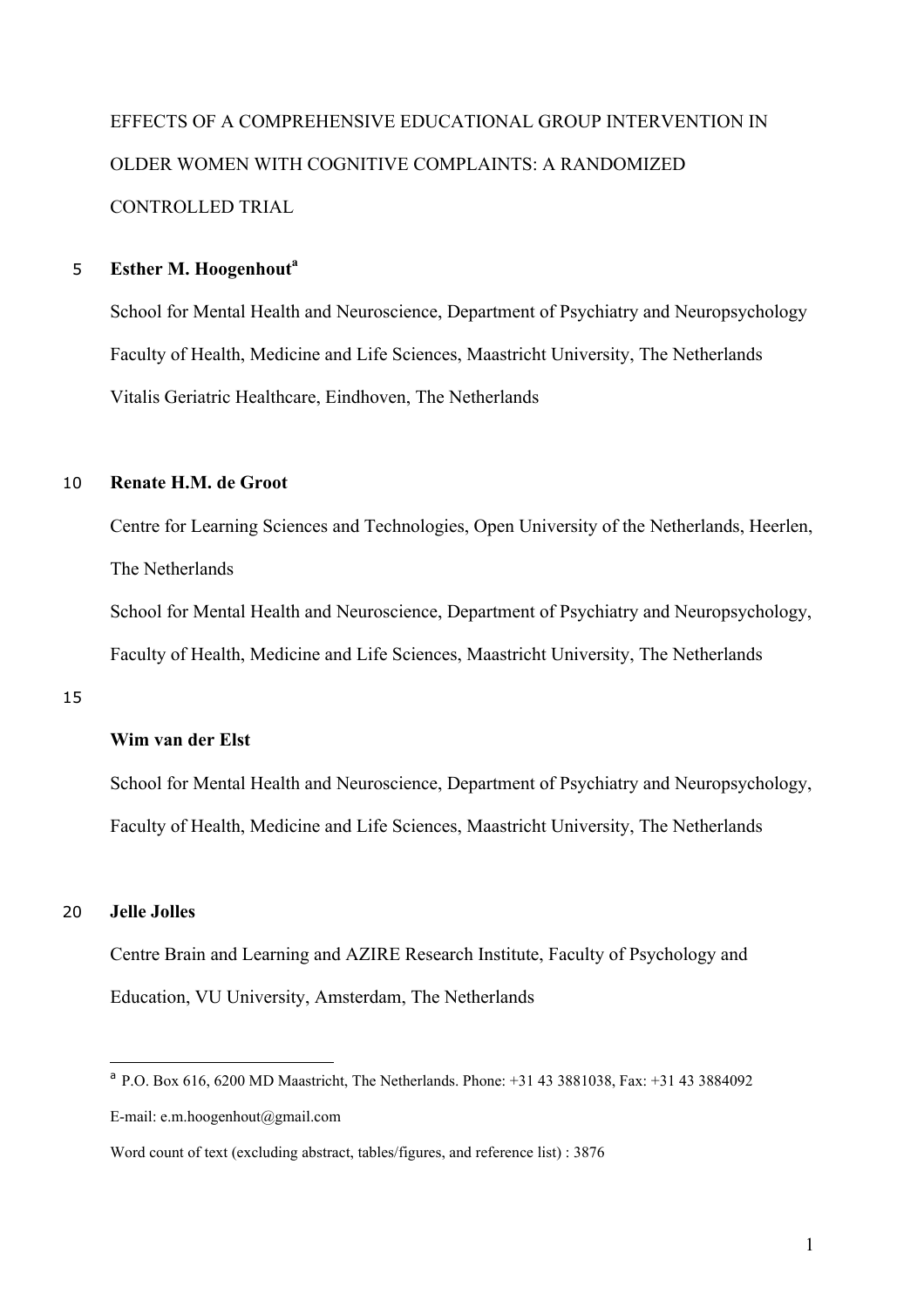#### **Abstract**

25

OBJECTIVE: The current study presents a new comprehensive educational group intervention that offers psycho-education about cognitive aging and contextual factors (i.e., negative age stereotypes, beliefs, health, and lifestyle), focuses on skills and compensatory behavior, and incorporates group discussion. Its effects were investigated in community-

- 30 dwelling older women who report normal age-related cognitive complaints. METHODS: A randomized controlled trial with an experimental and waiting list control condition was carried out in a sample of 50 women aged 60-75 years. As the main problem of these individuals were *perceived* cognitive deficits without *actual* cognitive decrements, metacognition served as the primary outcome measure. Objective cognitive functioning and
- 35 psychological wellbeing were secondary outcome measures. A double baseline and a followup assessment were carried out.

RESULTS: Participants in the experimental condition reported significantly fewer negative emotional reactions towards cognitive functioning ( $U = 164.500$ ,  $p = .004$ ). The reported effect size ( $\delta$  = -.473) could be interpreted as large.

- 40 CONCLUSIONS: This new comprehensive educational group intervention reduces negative emotional reactions towards cognitive functioning, which seems a prerequisite for improved subjective cognitive functioning and wellbeing. It can potentially contribute the wellbeing of an important and large group of older adults.
- 45 Keywords: cognitive aging, subjective forgetfulness, metacognition, intervention, outcome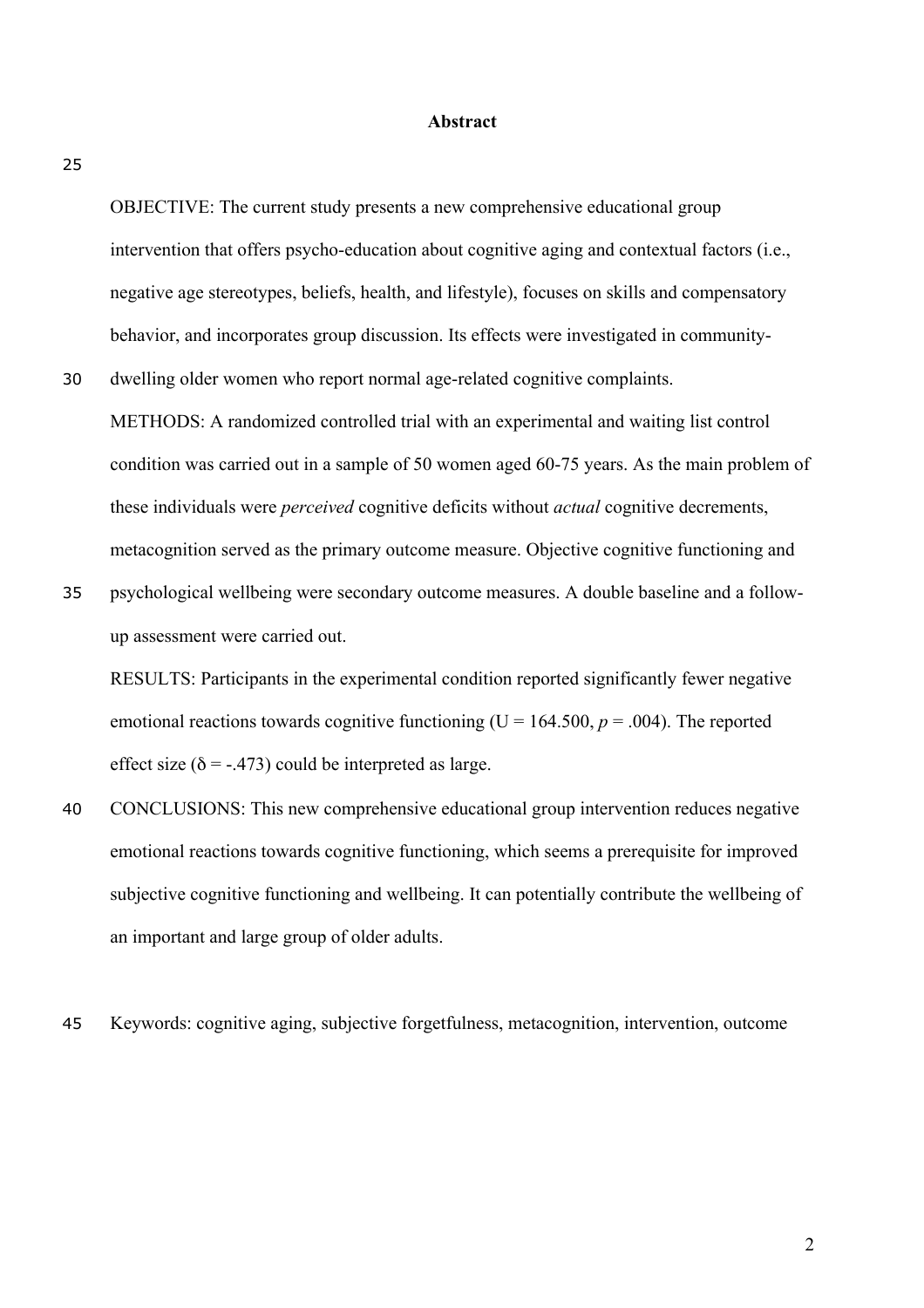### **Introduction**

One of the most common complaints of normal aging refers to cognitive changes. The prevalence of such cognitive complaints increases with age (Cargin, Collie, Masters, &

- 50 Maruff, 2008; Jonker, Geerlings, & Schmand, 2000; Minett, Da Silva, Ortiz, & Bertolucci, 2008; Ponds, Commissaris, & Jolles, 1997). Such perceived cognitive problems are a source of worry and frustration (Commissaris, et al., 1993), and contribute to a lowered quality of life and decreases in wellbeing (Mol, Van Boxtel, Willems, Verhey, & Jolles, 2009). Although aging-related decrements in cognitive functions are largely inevitable, the
- 55 association between cognitive complaints and actual cognitive decline is weak (Kliegel, Zimprich, & Eschen, 2005; Minett, Dean, Firbank, English, & O'Brien, 2005; Mol, Van Boxtel, Willems, & Jolles, 2006). Nevertheless, many people who consider themselves to be forgetful are worried that this may be a sign of a pathological condition such as a degenerative brain disease (e.g., Alzheimer dementia) (Commissaris, et al., 1993). They consequently 60 appeal on specialized and costly healthcare services (e.g., memory clinics) (Comijs, Dik,
- Aartsen, Deeg, & Jonker, 2005; Verhey, et al., 2007). There is thus a major challenge to develop effective interventions for this target group.

A dominant view in cognitive aging research is that changes in memory reflect changes in the information-processing system, for example cognitive slowing (Salthouse,

65 1996) or problems in inhibitory functions (Craik & Bialystok, 2006; Van Hooren, Valentijn, Bosma, Ponds, Van Boxtel, et al., 2007). This might lead to an incomplete understanding and characterization of cognitive aging (Hess, 2005). For that reason, Hess (2005) argued for a broader consideration of cognitive aging from a life span perspective in which the adaptive nature of cognition as well as contextual factors (e.g., social context, negative stereotyping, 70 personal goal setting, beliefs about aging, health and lifestyle) are taken into account. This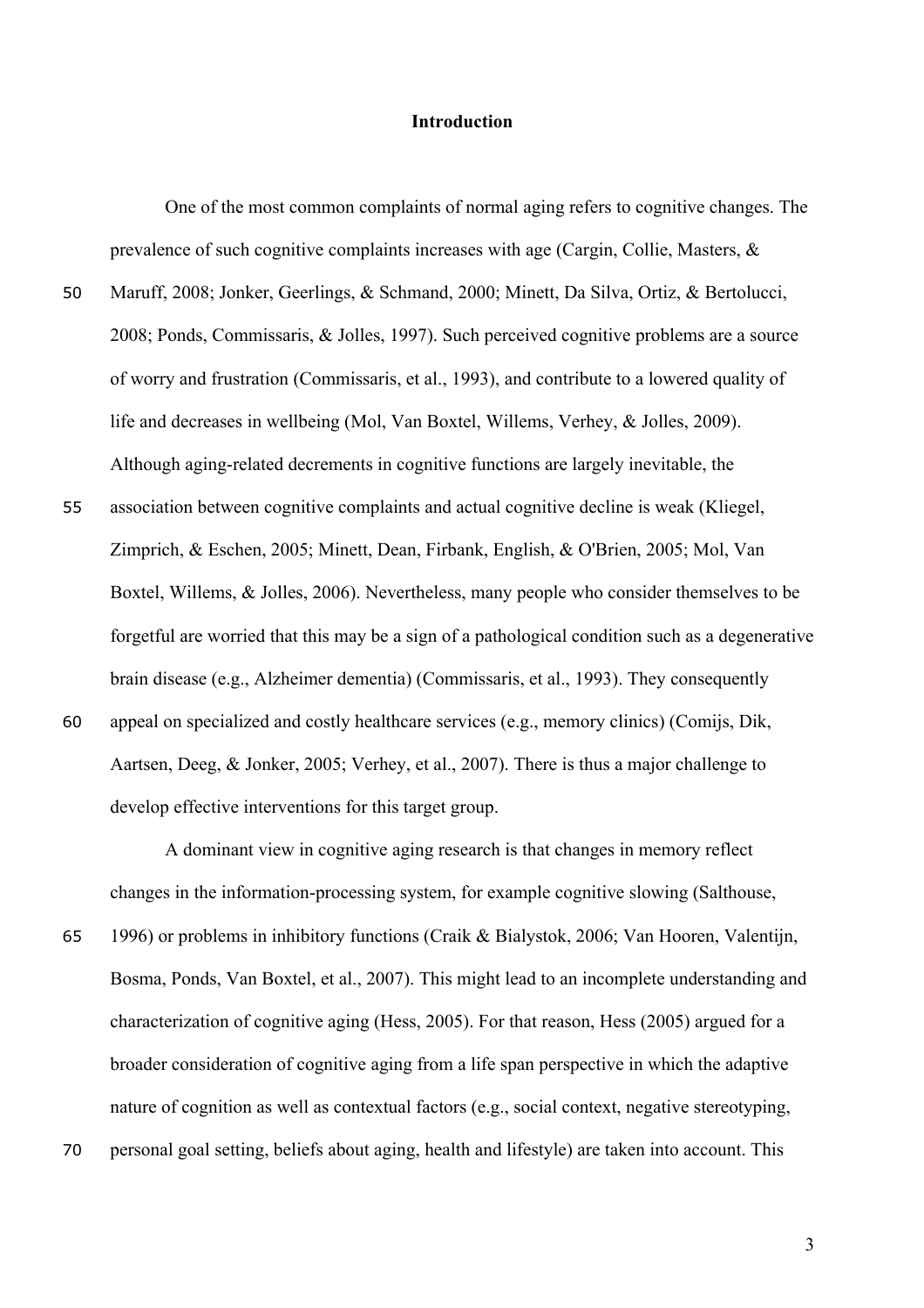alternative perspective to cognitive aging is multidimensional and has several implications for the development of interventions for older adults with cognitive complaints or objective decrements in cognitive functions.

Interventions traditionally involved cognitive training, which brings about task and 75 domain specific effects that hardly generalize to subjective cognitive functioning, wellbeing or everyday outcome (Ball, et al., 2002; Floyd & Scogin, 1997; Rebok, Carlson, & Langbaum, 2007; Verhaeghen, Marcoen, & Goossens, 1992; Willis, et al., 2006). It is stated that future intervention studies should find a way to increase awareness and knowledge, decrease negative beliefs, and decrease negative memory-related affect (Floyd & Scogin,

- 80 1997; Hohaus, 2007; Rebok, et al., 2007; Verhaeghen, et al., 1992). This may be achieved by developing interventions with a strong educational focus that promote a more realistic understanding of cognitive aging and relevant contextual factors (e.g., health, lifestyle, beliefs, metacognition), counteract stereotypes and provide compensatory techniques (Floyd & Scogin, 1997; Hess, 2005; Hohaus, 2007; Lachman, 1991; McDougall, 2009). There are
- 85 several studies that investigate the effects of such multi-dimensional intervention approaches. These studies vary greatly in content, design and outcome (see for example (Hohaus, 2007; Lachman, Weaver, Bandura, Elliott, & Lewkowicz, 1992; Mohs, et al., 1998; Stuss, et al., 2007; Troyer, 2001; Valentijn, et al., 2005; Van Hooren, Valentijn, Bosma, Ponds, van Boxtel, et al., 2007; West, Bagwell, & Dark-Freudeman, 2008; Winocur, et al., 2007).

90 The current study evaluated the effectiveness of a new educational intervention program that has evolved from previous successful intervention studies by our research group (Commissaris, Verhey, & Jolles, 1996; Valentijn, et al., 2005; Van Hooren, Valentijn, Bosma, Ponds, van Boxtel, et al., 2007). The intervention has a strong educational component and fits the ideas of successful aging as defined by Baltes and Baltes (1990) in the model of selective 95 optimization with compensation. It offers information about cognitive aging and the influence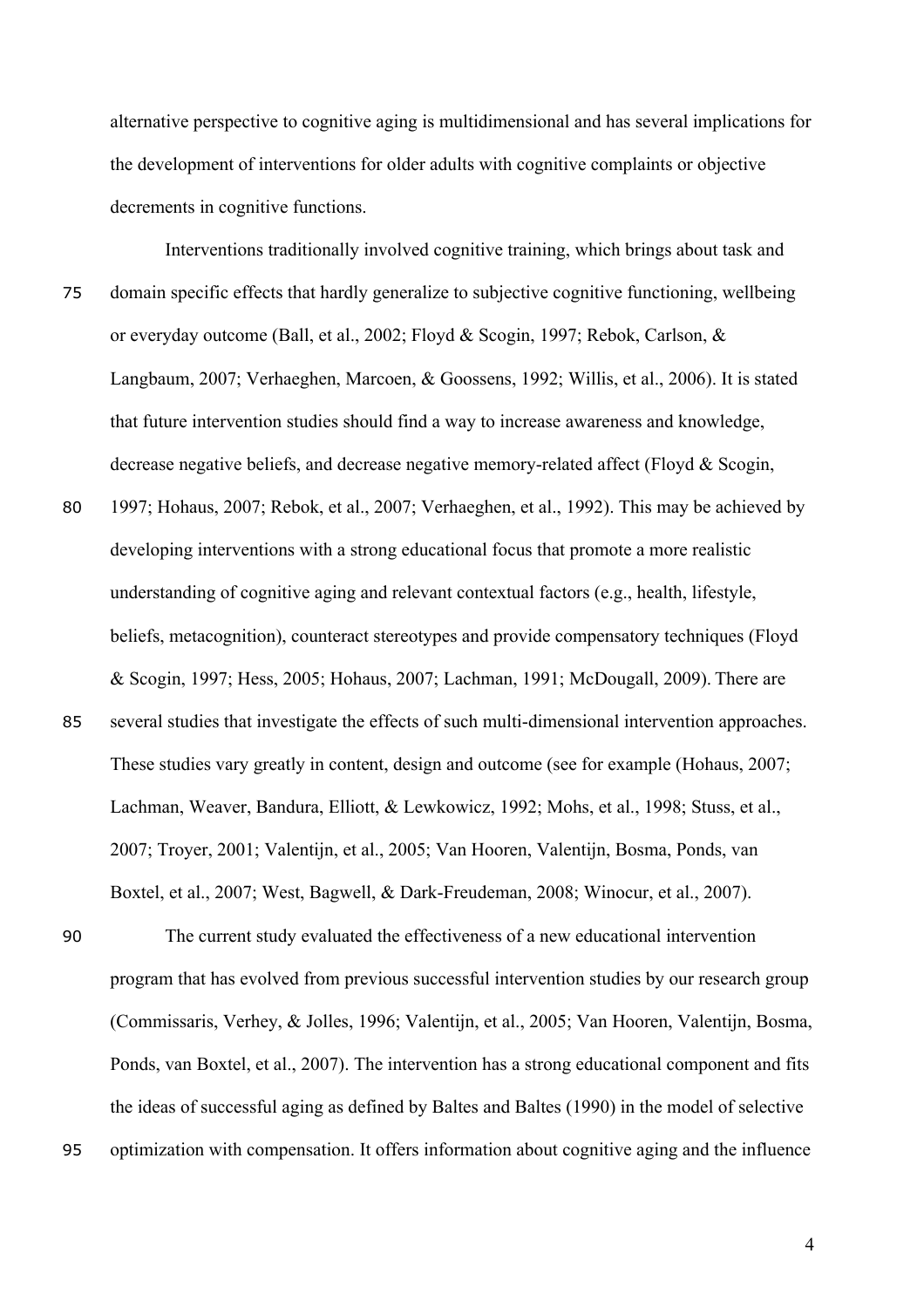of contextual factors (Hess, 2005). It extensively discusses the use of commonly applicable compensatory strategies (Bäckman & Dixon, 1992; Van Hooren, Valentijn, Bosma, Ponds, van Boxtel, et al., 2007). Furthermore, it incorporates group discussion (Flynn & Storandt, 1990; Valentijn, et al., 2005) about societal and personal beliefs, negative aging stereotypes

100 (Hess, 2005), and pessimistic and maladaptive attributions (Commissaris, et al., 1993;

Lachman & McArthur, 1986)<sup>b</sup>.

A randomized controlled trial was carried out in a homogenous sample of older community-dwelling women with cognitive complaints that can be attributed to normal aging. A fundamental premise was that the main problem of this target group was an aging-related

- 105 perceived cognitive decline that has limited predictive value for actual cognitive losses (Kliegel, et al., 2005; Mol, et al., 2006). As is stated by other researchers it is important to decrease, for example, negative feelings about cognitive functioning (Floyd & Scogin, 1997; Hohaus, 2007; Rebok, et al., 2007; Verhaeghen, et al., 1992). For that reason, the primary aim of the present study was to investigate whether the intervention effectively did so, thus
- 110 metacognitive functioning served as a primary outcome measure. Secondly, in order to investigate whether these effects generalized to other domains, the effects on objective cognitive performance and psychological wellbeing were examined.

#### **Methods**

#### 115

### **Participants**

Participants were recruited through announcements on a regional radio station, and through advertisements in local and regional weeklies. In order to create a homogenous study sample there were age (i.e., between 60 and 75 years) and sex (i.e., being woman) restrictions

<sup>&</sup>lt;sup>b</sup> Note that a more extensive overview of traditional cognitive interventions and multidimensional approaches, as well as a detailed description of the intervention's background, content and process evaluation are provided in Hoogenhout, De Groot, and Jolles (2011).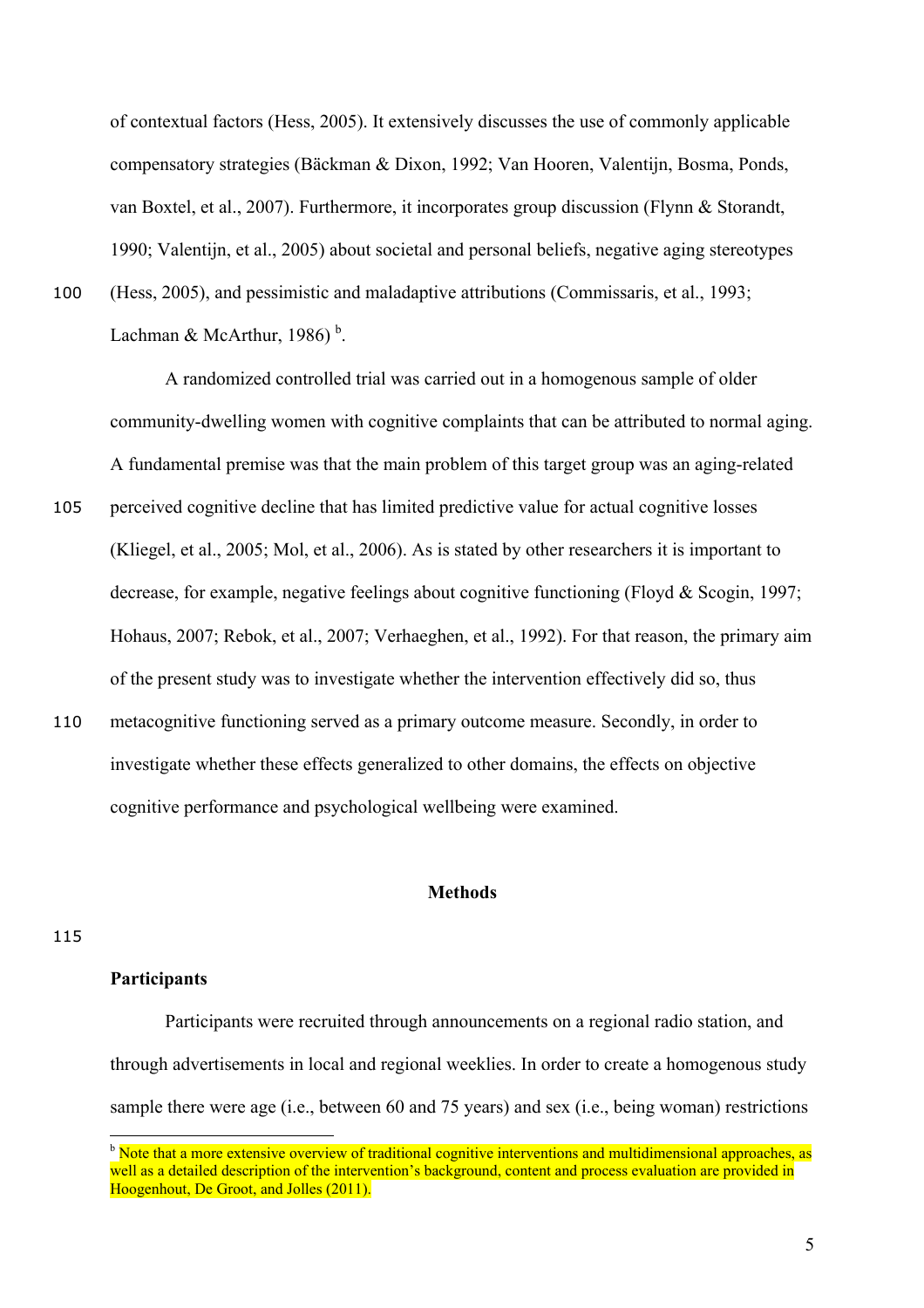- 120 to inclusion. Previous research revealed that people in this age range generally report many cognitive complaints that can be ascribed to normal cognitive aging (Ponds, et al., 1997). The creation of single sex intervention groups has a clinical advantage, because relevant topics and reported everyday cognitive problems differ for men and women (Van Hooren, Valentijn, Bosma, Ponds, van Boxtel, et al., 2007).
- 125 Other inclusion criteria were: reporting age-related cognitive complaints and/or concerns about becoming demented (as measured with a semi-structured interview), and good comprehension of the Dutch language. Exclusion criteria were a score of 24 or lower on the Mini-Mental State Examination (Folstein, Folstein, & McHugh, 1975), the occurrence of any neurological disorder (e.g., stroke or dementia), or any (previous) psychiatric disorder (e.g.,

130 major depressive disorder or schizophrenia).

#### **Procedure**

The study was designed as a randomized controlled trial. After screening by telephone, eligible persons were sent an information letter about the intervention study. People who were 135 willing to participate were randomly assigned to an experimental or waiting list control condition. Randomization and allocation were done by computer. All participants then received an individual intake interview. A double baseline cognitive assessment was carried out with about one week in between. Additionally, all participants filled in several questionnaires at baseline. In this way, all variables were measured once (i.e., self-report 140 questionnaires) or twice (i.e., cognitive assessment) at baseline. Within one or two weeks

after the baseline assessment, participants in the experimental condition started the four-week intervention. Participants in the control condition were placed on a waiting list for four weeks. Both the cognitive tests and questionnaires were administered to all participants approximately seven weeks after the start of the study (see Figure 1). Participants'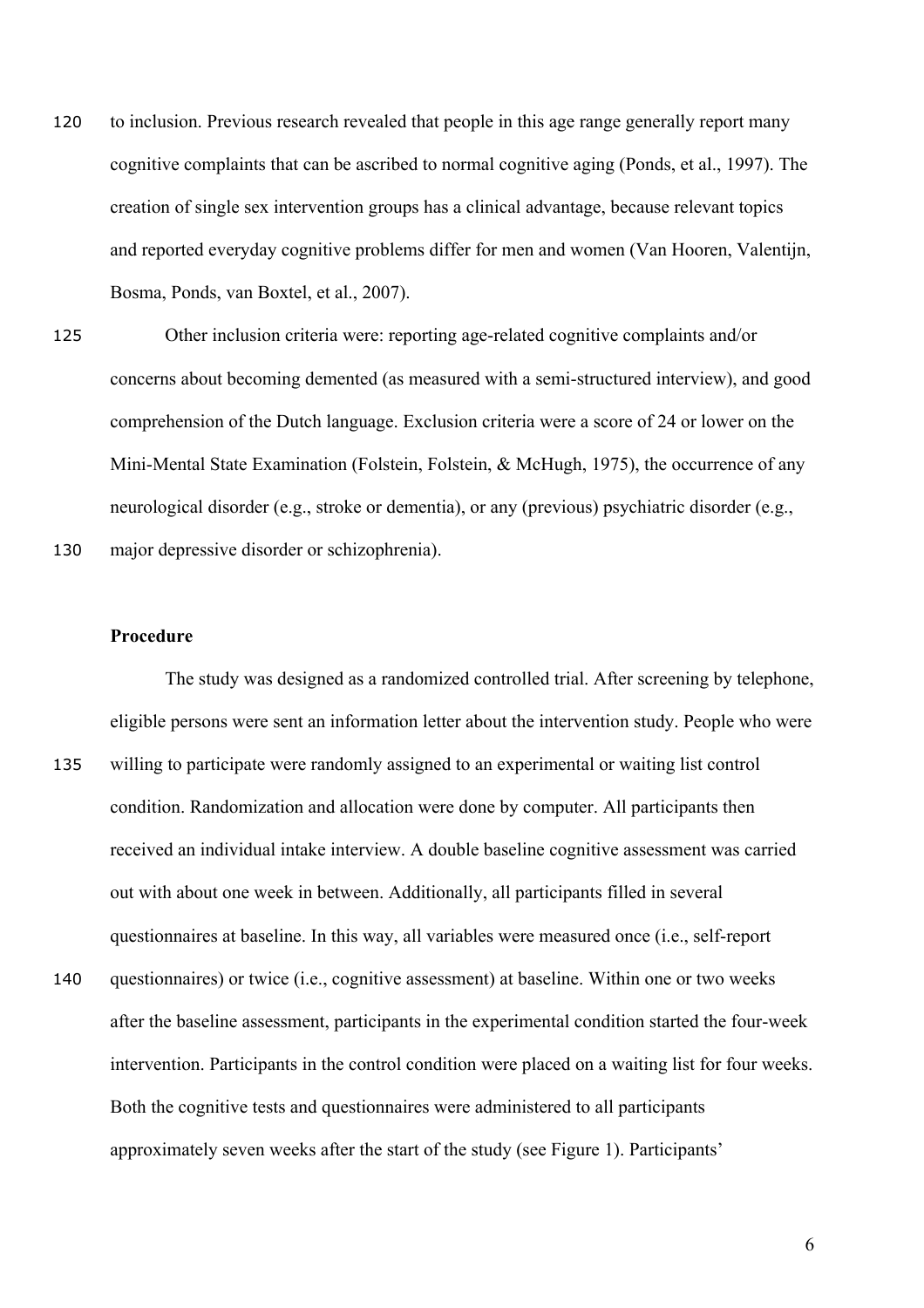145 characteristics are listed in Table 2 in the Results section. Assessors were not involved in the interventions. Afterwards, participants in the waiting list control condition were offered the intervention program. All participants were assessed in the Maastricht University Medical Centre. Interventions were offered at a research location at Maastricht University. The medical ethics committee of the Maastricht University Medical Centre approved the study and 150 all participants gave their informed consent.

#### **The intervention program**

The content of the intervention program is listed in Table 1. The 4-week intervention consisted of eight 1.5-hour group sessions, with six to nine participants per group. The 155 intervention was offered in a structured manner and within a standard time frame. Each session started with the evaluation and recapitulation of the content of the previous session  $(±)$ 10 minutes). In addition, homework assignments were discussed and questions were answered  $(\pm 10 \text{ minutes})$ . Afterwards, several themes and topics were introduced one by one in short blocks, which was supported by a PowerPoint slideshow with handouts  $(± 40$  minutes in

- 160 total). After each block, beliefs and attitudes with respect to the theme were shared and discussed in the group  $(\pm 20 \text{ minutes in total})$ . Each session ended with a summary of the session's themes, answering questions and a short preview of the homework assignments  $(±)$ 10 minutes).
- 165 >>Insert Table 1 about here<<

#### **Measures**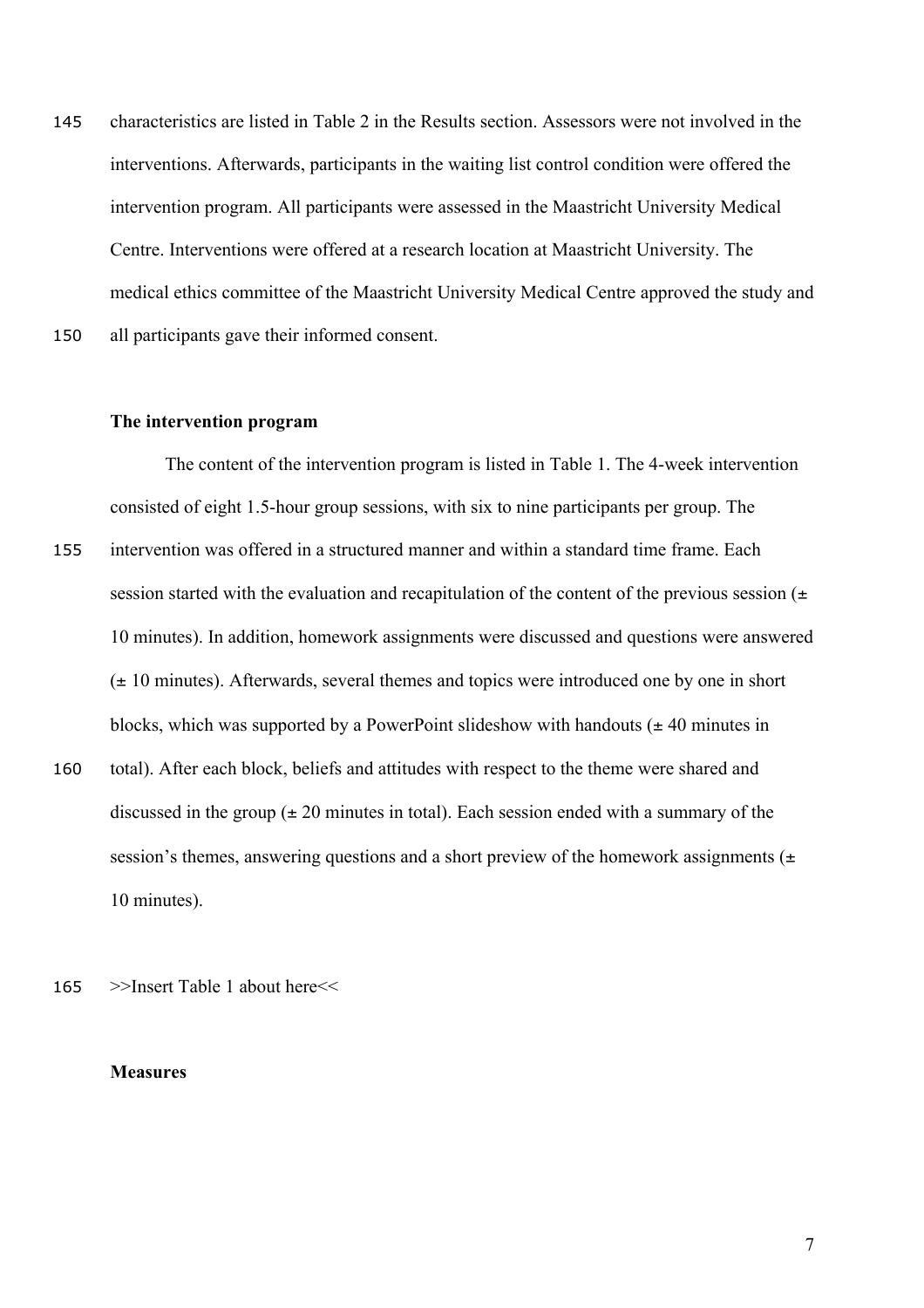**Metacognitive functioning.** The primary outcome measure was metacognitive functioning as

- 170 assessed with the Maastricht Metacognition Inventory (MMI), a newly developed instrument that has several advantages over existing questionnaires (e.g., its focus on metacognition instead of metamemory). The MMI is a multidimensional questionnaire which consists of four scales, i.e., Ability, Affect, Control, and Strategy. The Ability scale consists of 16 items that measured everyday cognitive failures (e.g., difficulty to carry out two simultaneous
- 175 tasks). The Affect scale contains 11 items that measured emotional reactions towards everyday cognitive failures (e.g., get annoyed when forgetting something). The Control scale contains 5 items that measured complaints about the sense of control over cognitive functioning (e.g., be unable to preserve oneself from cognitive decline). The Strategy scale contains 11 items that measured the use of compensation strategies (e.g., relate information to
- 180 something that is known well). All items were rated on a 5-point Likert scale, ranging from 1 (= strongly disagree), to 5 (= strongly agree). Higher scores indicated more everyday cognitive failures, more emotional reactions towards cognitive failures, more complaints about the sense of control over cognitive functioning, or the use of more compensation strategies, respectively.
- 185 The psychometric properties of the MMI were shown to be good in a large sample of  $N = 552$  cognitively healthy older adults (aged 50-95 years). A confirmatory factor analysis provided support for the construct validity of the MMI (i.e., the obtained factor structure was highly consistent with the *a priori* expected 4-factor model; RMSEA = .052, 90% CI = .050 -.055,  $p = .071$ ), and the internal consistency of the items of the four MMI scales was high
- 190 (Cronbach's *alpha* coefficients ranged between .74 and .91) (Hoogenhout, Van der Elst, De Groot, & Jolles, under revision).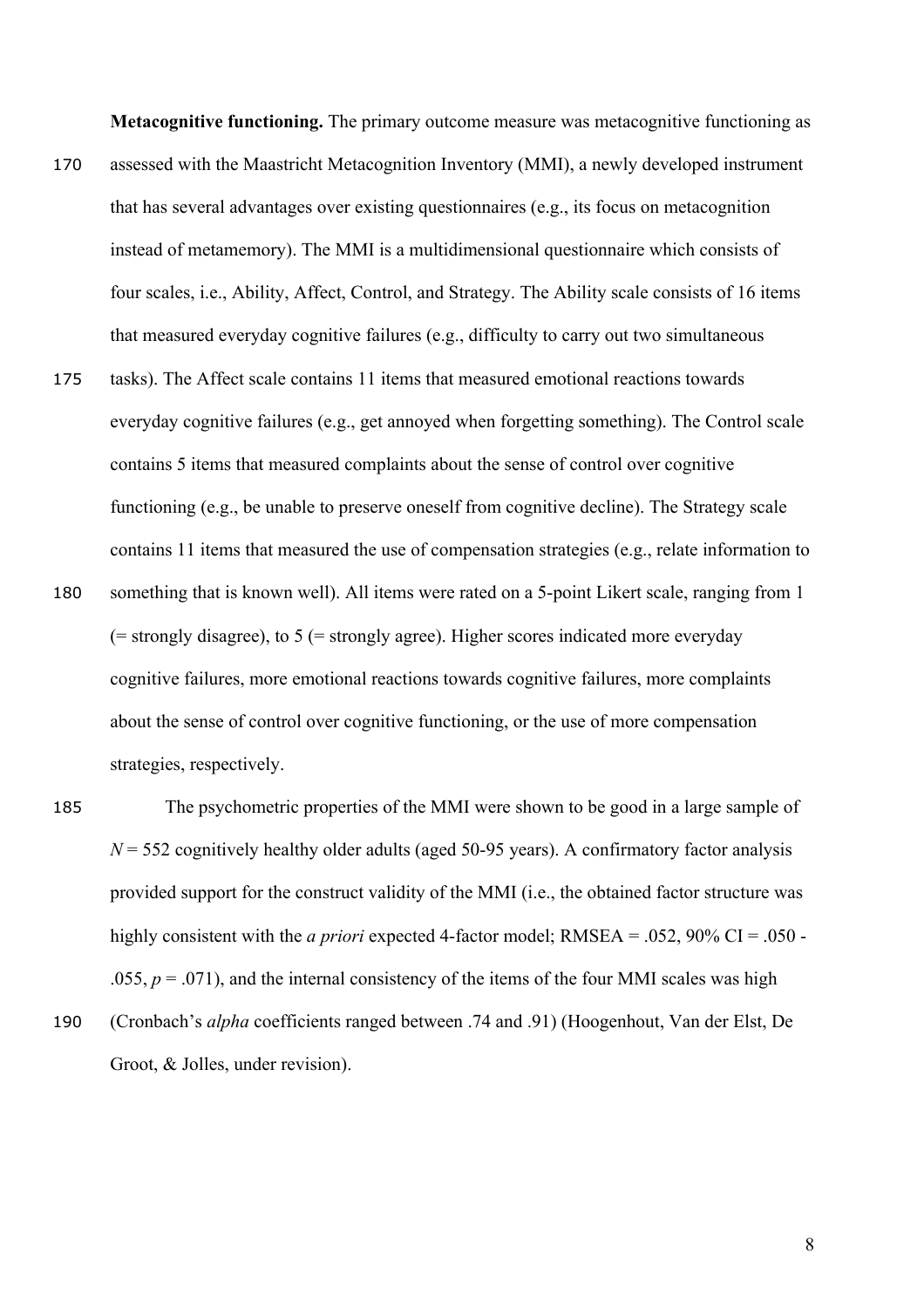**Objective cognitive functioning and psychological wellbeing.** Objective cognitive functioning and psychological wellbeing were measured with composite scores in order to

195 increase power and improve ecological validity. For a detailed description of the calculation method see Van der Elst, Van Boxtel, Van Breukelen, and Jolles (2008). In order to control for procedural learning effects in cognitive assessment, only data from the second baseline assessment were used.

The Memory Quotient (MQ) was based on the Visual Verbal Learning Test (VVLT) 200 (Van der Elst, Van Boxtel, Van Breukelen, & Jolles, 2005), an adaptation to the Rey Verbal Learning Test, that measured the ability to learn new information and the ability to retrieve information from memory. The total score of the first three immediate recall trials (VVLT 1- 3) and the delayed recall score (VVLT delayed) were used to construct the MQ. Parallel versions were used for each assessment. Higher MQ scores indicate better memory

205 functioning.

The Executive functioning and Speed Quotient (ESQ) is a composite cognitive measure that was based on the Stroop Colour Word Test (SCWT), the Concept Shifting Test (CST), and the Letter Digit Substitution Test (LDST) test scores. The SCWT was a measure of interference control and speed of information processing (Van der Elst, Van Boxtel, Van 210 Breukelen, & Jolles, 2006c). SCWT time (i.e., time needed to complete the third card) and SCWT errors (i.e., number of errors on the third trial) were used to construct the ESQ (Van der Elst, et al., 2008). The CST is adapted from the Trail Making Test and consisted of several subtasks. In each subtask, 16 small circles were grouped in a larger circle. Participants were asked to cross out the items as fast as possible in numerical order (part A), alphabetical 215 order (part B), or alternating (part C). The time to complete each subtest was recorded (Van der Elst, Van Boxtel, Van Breukelen, & Jolles, 2006a). Shifting score (CST shifting = CSTc –  $[CSTa + CSTb]/2$  and the number of errors made in part C (CST errors) were used to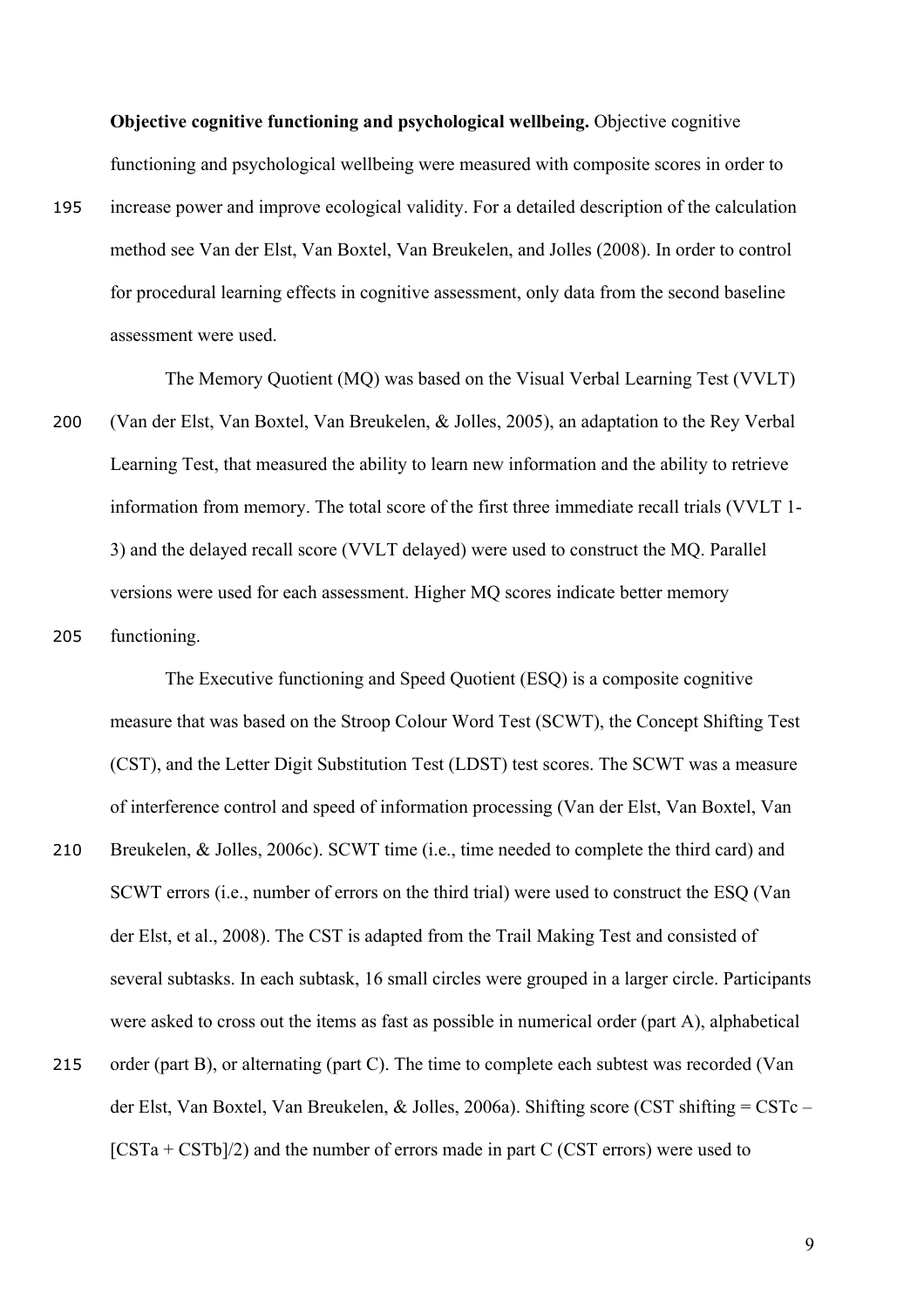construct the ESQ (Van der Elst, et al., 2008). The LDST measured general speed of information processing. Participants were asked to replace randomized letters with

220 appropriate numbers indicated by a key, as quickly and accurately as possible (Van der Elst, Van Boxtel, Van Breukelen, & Jolles, 2006b). The number of correct substitutions made in 60 seconds (LDST60) was used to construct the ESQ (Van der Elst, et al., 2008). Higher ESQ scores indicate better executive functioning and higher speed.

The Psychological Wellbeing Quotient (PWQ) was calculated using the Centre of

- 225 Epidemiologic Studies Depression scale (CES-D, total score inverted; Bouma, Ranchor, Sanderman, & Van Sonderen, 1995), the Neurovegetative Complaints Questionnaire (NCQ, two scale scores inverted; Hoogenhout, Van der Elst, De Groot, Van Boxtel, & Jolles, 2010) and the mental composite score of the Medical Outcome Study 36-item Short-Form Health Survey (SF-36; Ware, Kosinski, & Keller, 1994). Higher PWQ scores indicate better
- 230 psychological wellbeing. The CES-D contained 20 statements concerning depressive symptoms (e.g., feeling lonely) in the week prior to test administration. Participants had to indicate symptom frequency on a 4-point scale, ranging from 'seldom or never'  $(= 0)$  to 'usually or all the time'  $(= 3)$ . Higher scores indicated more depressive symptoms (Bouma, et al., 1995). The NCQ consisted of two subscales (with 11 and 9 items) that measured 235 neurovegetative/somatic complaints (e.g., heart palpitations) or reactive/emotional complaints (e.g., irritability). Participants had to indicate the frequency of occurrence on a 4-point scale ranging from  $1$  (= no, never) to  $4$  (= yes, often). Higher scores indicated more complaints (Hoogenhout, et al., 2010). The SF-36 contained 36 items that can be divided in nine subscales. From a selection of these subscales, a composite for mental wellbeing can be 240 calculated (Sanderman, Arrindell, Ranchor, Eysenck, & Eysenck, 1995; Ware, et al., 1994).
- Higher SF-36 mental composite scores indicated better mental wellbeing.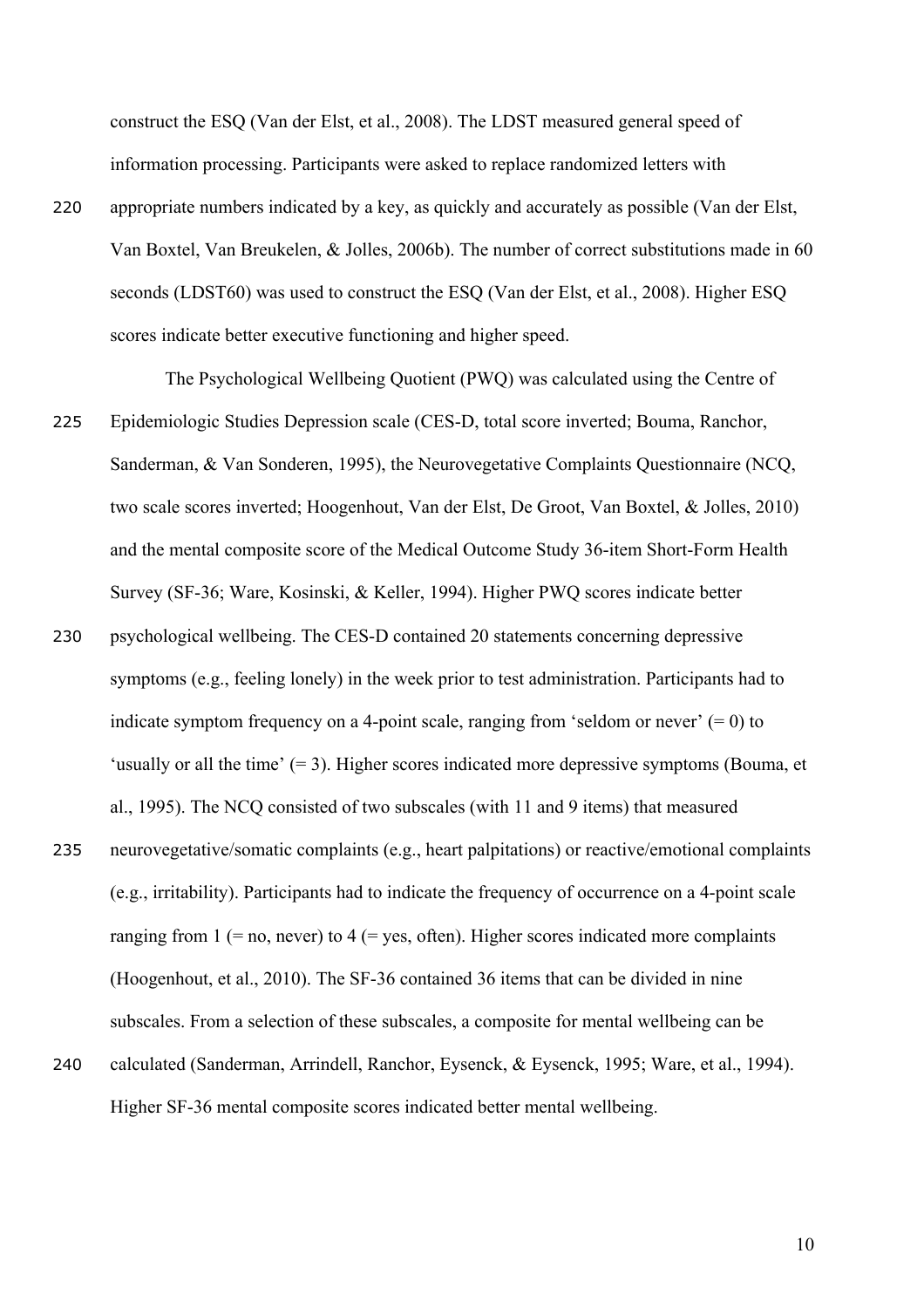**Other measures.** In order to investigate participants' characteristics several background variables were assessed. Educational level was measured on an 8-point ordinal scale, ranging

245 from primary education to university education. Furthermore, information about marital status was collected (married/living together or unmarried). Two subscales of the self-reported Eysenck Personality Inventory (EPQ; Sanderman, et al., 1995) were administered to measure neuroticism (e.g., being emotional unstable), and extraversion (e.g., being talkative). These subscales consisted of 22 and 19 dichotomous items (i.e.,  $1 = yes$ ,  $0 = no$ ). Higher scores 250 indicated more neuroticism or extraversion.

#### **Statistical Analyses**

Differences in baseline characteristics between the groups (i.e., experimental and control) were investigated in order to verify whether randomisation was successful. A One-255 way Analysis of Variance (ANOVA) was performed for age, and Mann Whitney U tests for educational level, EPQ neuroticism and extraversion and MMSE scores. A Chi-square test was used to analyze marital status. Baseline differences in outcome measures were investigated by performing ANOVA's on baseline scores.

- Change scores (i.e., change score = posttest score pretest score) were calculated for 260 all outcome measures. In case of violation of the normality assumption (as checked with Shapiro Wilks tests), non-parametric Mann Whitney U tests were carried out on relevant change scores. Otherwise, parametric ANOVAs were carried out (with the relevant change score as dependent variable) to investigate differences between the groups. In addition, Cliff's δ scores were calculated, which are effect size estimates that are less sensitive to violations of 265 the normality assumption. Like Cohen's d effect estimates (Cohen, 1988), Cliff's δ scores
- could be interpreted as small ( $\delta$  = .147), medium ( $\delta$  = .330), or large ( $\delta$  = .474) effects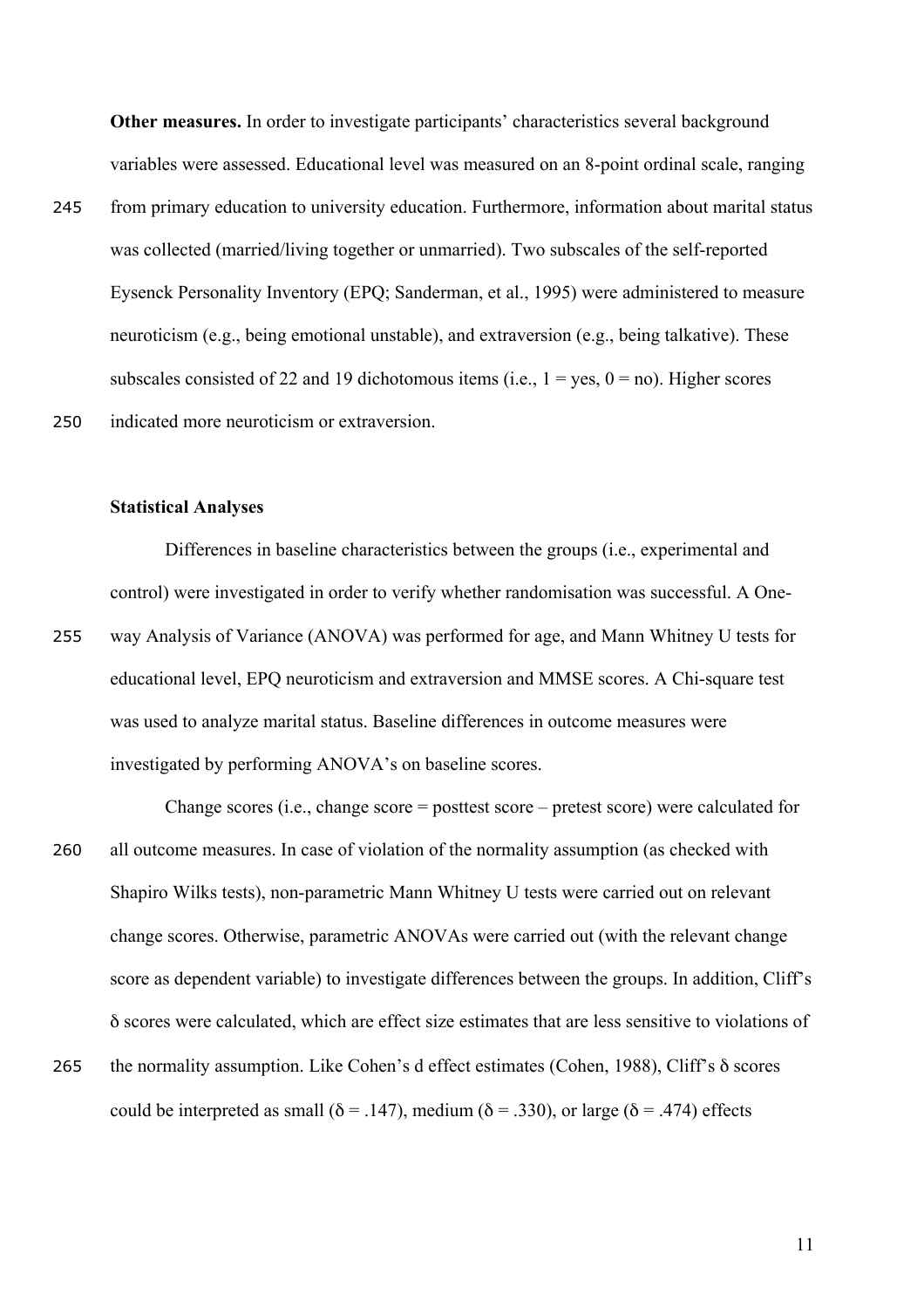(Kromrey & Hogarty, 1998; Leech & Onwuegbuzie, 2002; Romano, Kromrey, Coraggio, & Skowronek, 2006).

Consistent with the rules for clinical trials (Altman, et al., 2001), analyses were based 270 on the principle of intention-to-treat. Full application of the intention-to-treat principle was, however, impossible because complete outcome data for participants who dropped-out before the end of the study were not available and could consequently not be analysed. A significance level of .01 was used to adjust for multiple comparisons. All analyses were carried out using PASW 18.0 for Macintosh.

275

### **Results**

#### **Recruitment of participants**

Results of recruitment and randomization are given in Figure 1. A total of 108 people 280 were screened for participation. Forty-eight of them were excluded: 28 did not meet inclusion criteria and 20 declined to participate after receiving more information about the intervention and the experiment. The remaining 60 participants were randomly assigned to either the experimental or the waiting-list control group. The experimental group started with 30 participants. Six of them decided to end their participation prematurely, due to logistic 285 problems (n = 3), health-related problems (n = 2) or lack of interest (n = 1). The waiting list control group started with 30 participants, four of whom terminated their participation before the end of the study. The main reasons were health-related problems  $(n = 3)$  and lack of interest  $(n = 1)$ . This resulted in a total sample of fifty people, twenty-four of whom were

experimental and twenty-six were waiting list control participants.

290

>>Insert Figure 1 about here<<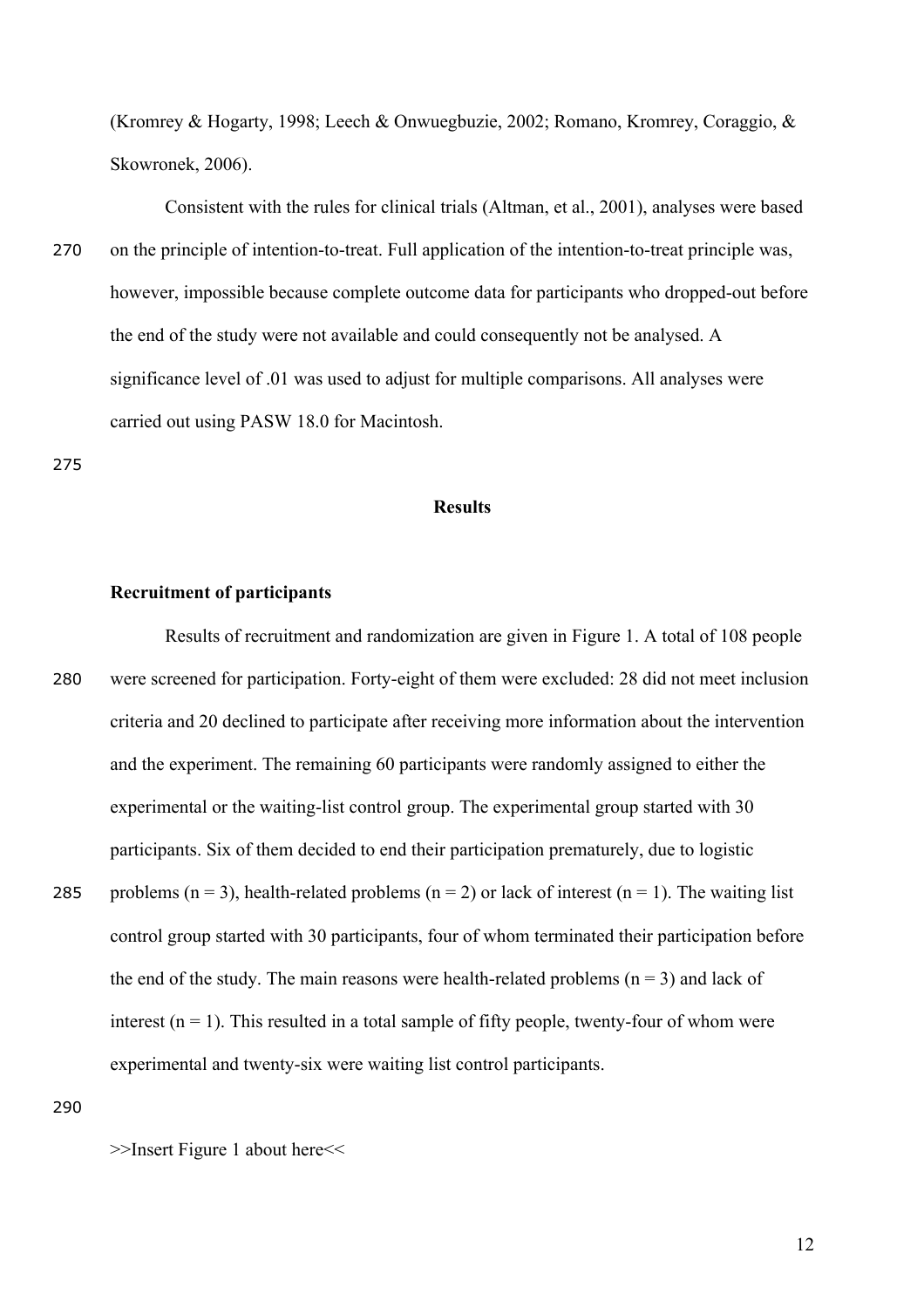#### **Baseline characteristics**

There were no group differences in demographic characteristics, EPQ-scores, and MMSE scores at baseline (see Table 2). Participants who dropped out and participants who 295 accomplished the study only differed in EPQ extraversion scores ( $U = 34.000$ ,  $p = .028$ ), with those who dropped out reporting higher Extraversion levels.

>>Insert Table 2 about here<<

#### 300 **Intervention effects**

Results are presented in Table 3. Shapiro Wilks tests for normality indicated that the normality assumption was violated for the MMI-Affect, MMI-Control, MQ, and ESQ change scores. Consequently, non-parametric Mann Whitney U tests instead of parametric ANOVAs were carried out on these variables. No significant differences in scores at baseline were

- 305 established between the experimental and waiting-list control group for any of the outcome measures (see Table 3). Analyses on the primary outcome measure (i.e., the MMI scale scores) revealed a significant difference in Affect scores ( $U = 164.500$ ,  $p = .004$ ). Relative to their baseline functioning, participants in the experimental group reported less emotional reactions towards cognitive functioning than participants in the control condition immediately 310 after intervention. The reported effect size ( $\delta$  = -.473) could be interpreted as large (Leech  $\&$
- Onwuegbuzie, 2002; Romano, et al., 2006). There were no significant differences between the groups in Ability (F (1, 49) = .577,  $p = .451$ ), Control (U = 302.500,  $p = .852$ ), and Strategy  $(F (1, 49) = 1.713, p = .197)$  scores. Moreover, no significant differences were established in objective cognitive functioning as measured with the Memory Quotient ( $U = 229.000$ ,  $p =$ 315 .161) and the Executive functioning and Speed Quotient ( $U = 274.000$ ,  $p = .616$ ), or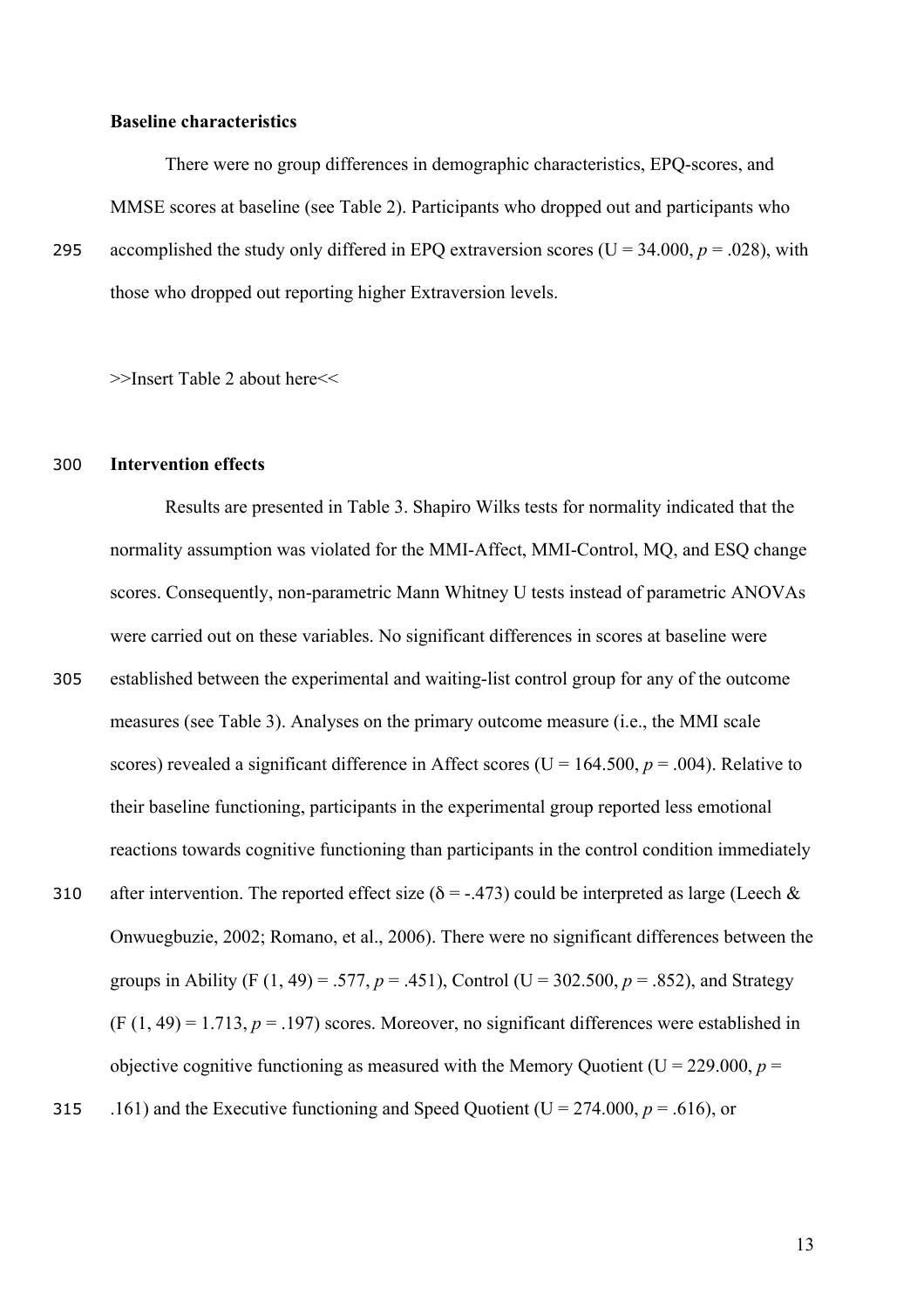psychological wellbeing as measured with the Psychological Wellbeing Quotient (F  $(1, 49)$  = .069,  $p = .794$ ).

>>Insert Table 3 about here<<

#### 320 **Discussion**

The current study evaluated a new comprehensive educational group intervention in healthy older women with age-related cognitive complaints. A detailed description of its background and content as well as the results of a process evaluation are provided by

- 325 Hoogenhout, De Groot, and Jolles (2011). Results indicated that participants in the experimental condition reported fewer negative emotional reactions towards cognitive functioning as compared to participants in the waiting list control group immediately after intervention. Effect size estimates (Cliff's  $\delta$  = -.473) suggested that this effect could be interpreted as large (Leech & Onwuegbuzie, 2002; Romano, et al., 2006). The intervention 330 thus improved an important aspect of metacognition. No statistical significant differences were found for other aspects of metacognition (i.e., everyday cognitive failures, complaints about a low sense of control, and the use of compensation strategies), objective cognitive functioning or psychological wellbeing. It is worth noticing that we included participants who were high performing on cognitive measures (i.e., we included a relatively healthy sample)
- 335 (Van der Elst, et al., 2005, 2006a, 2006b, 2006c). Nevertheless, reported Cliff's δ effect size estimates (see Table 3) point to medium effects in the expected direction on, for example, objective memory performance ( $\delta$  = .237). With better power obtained by a larger study population this effect will probably show statistical significance (Cohen, 1988).

There are several strengths of our study. First, we carried out a randomized controlled 340 trial with an experimental group and a waiting list control group, which allows us to obtain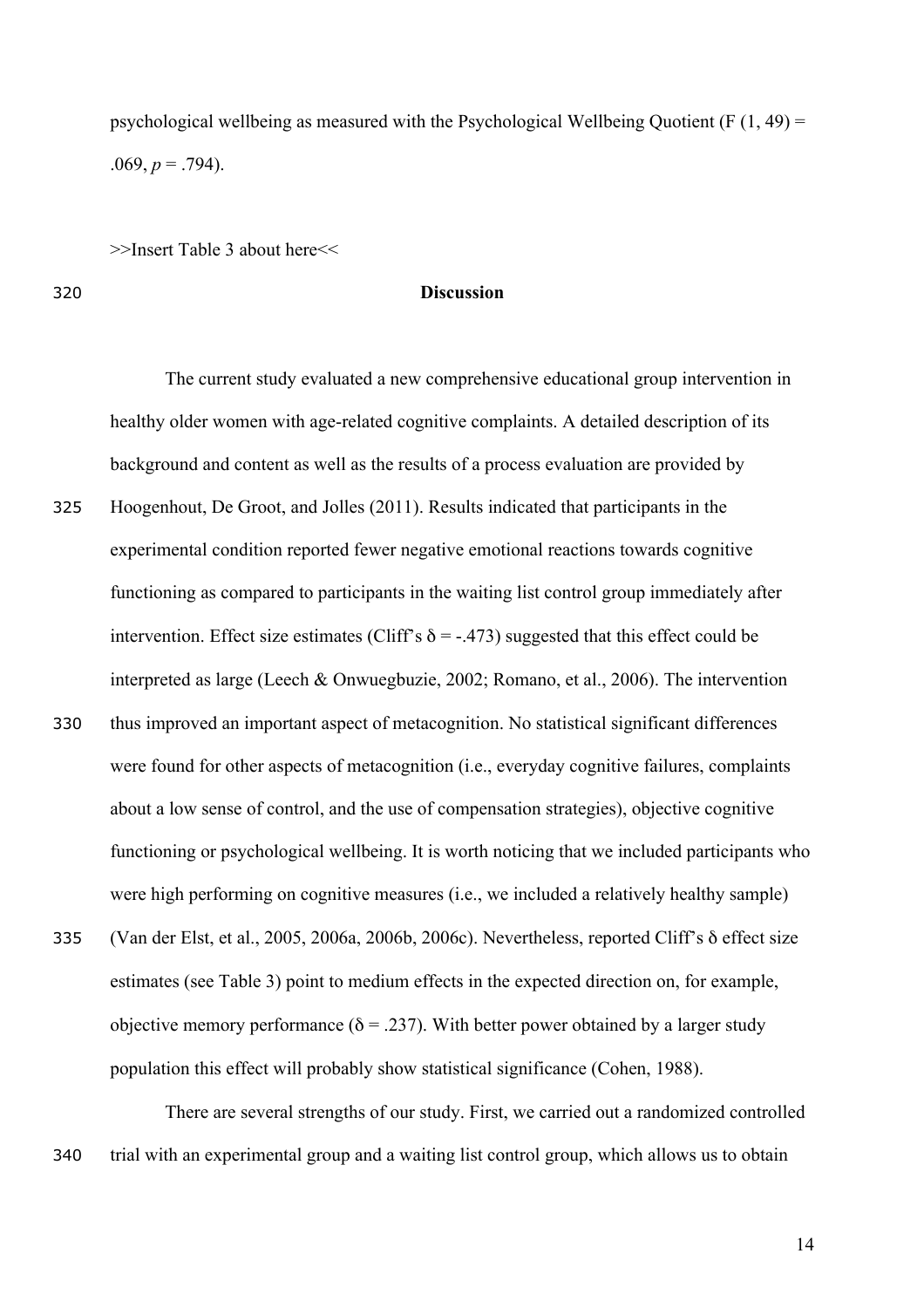relatively robust results and draw reliable conclusions (Altman, et al., 2001). Note however that our study has several limitations that are common in psychosocial intervention research (e.g., the lack of a third non-specific placebo condition, and lack of blindness of participants and trainers). Second, we included a homogeneous and carefully selected study sample to

- 345 minimize the influence of inter-individual variability in functioning on group comparisons. It is worth to investigate whether positive effects extend to other target groups, like men, adults aged above 75 years, or individuals with mild cognitive impairment. Third, a common problem in intervention research is a lack of instruments that are sensitive enough to detect relatively small changes in functioning due to intervention (Floyd & Scogin, 1997; Hohaus,
- 350 2007; Mohs, et al., 1998; Verhaeghen, et al., 1992), especially if healthy older adults are included who generally report minor problems and show relatively small cognitive loss (Hess, 2005; Hohaus, 2007). We therefore tried to optimize outcome measurement by using sensitive and ecologically valid cognitive composite scores (Van der Elst, et al., 2008), and by developing a new metacognition instrument (i.e., the MMI) (Hoogenhout, et al., under
- 355 revision) that had several advantages over existing instruments (e.g., its focus on metacognition instead of metamemory alone). To further optimize the outcome measurements and ecological validity, future studies might include alternative measures of everyday cognitive functioning (e.g., timed instrumental activities of daily living; Owsley, Sloane, McGwin, & Ball, 2002)

360 Our results were obtained immediately after intervention. In order to investigate whether the effects remain over a considerable amount of time, further research is needed. It has been argued that in the course of time other aspects of subjective cognitive functioning, objective cognitive functioning and/or psychological wellbeing are likely to change secondary to changes in metacognition or subjective cognitive functioning (McDougall, 2009; Van

365 Hooren, Valentijn, Bosma, Ponds, van Boxtel, et al., 2007). Previous studies suggested that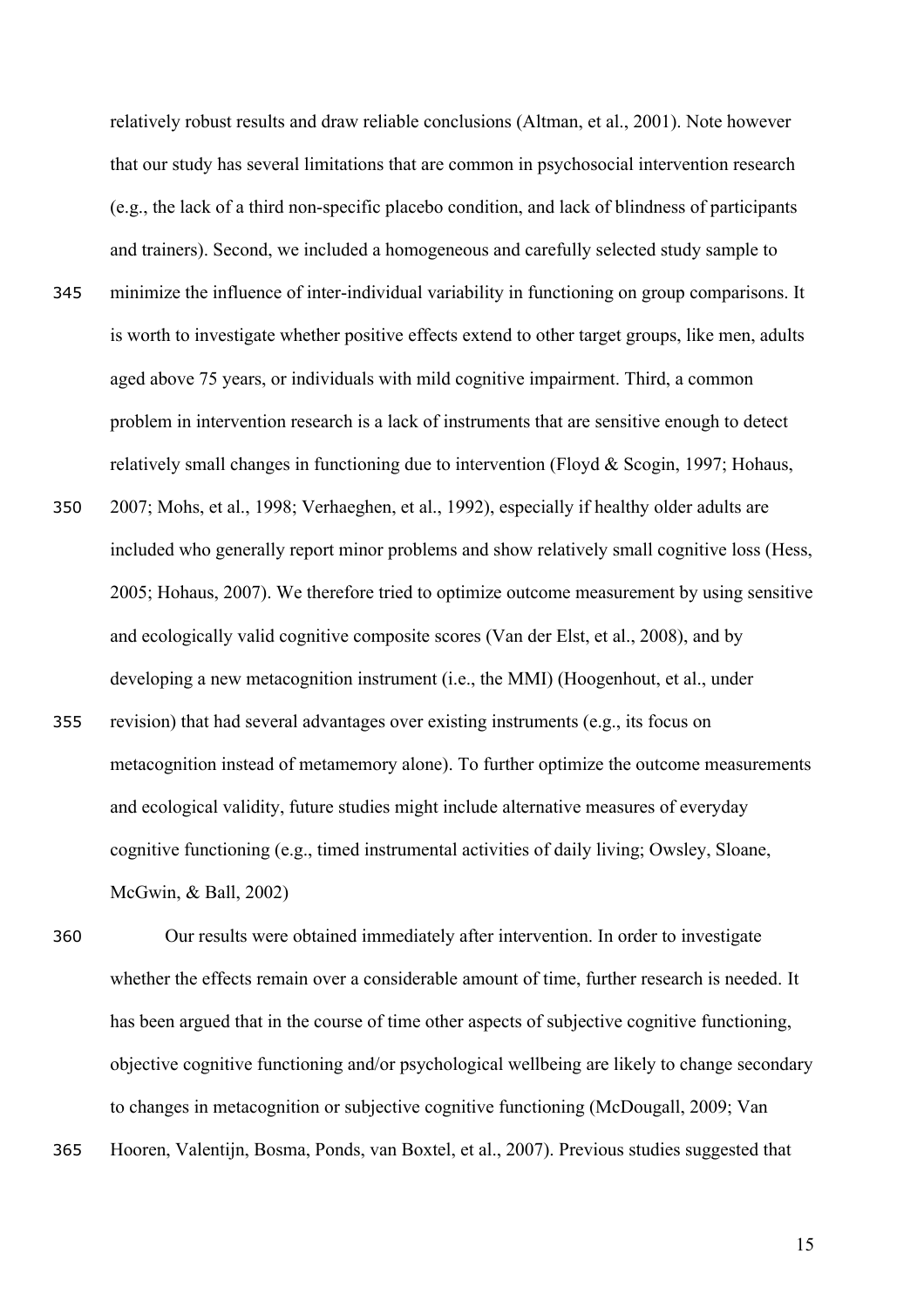future intervention studies in healthy older adults with cognitive complaints should focus on decreasing negative beliefs and reducing negative memory-related affect. This goal was only marginally achieved by traditional interventions that primarily focus on cognitive training (Floyd & Scogin, 1997; Hess, 2005; Hohaus, 2007; Rebok, et al., 2007). Our findings further

- 370 support evidence that multidimensional interventions with a strong educational focus are effective in doing so. In our opinion, the only program that significantly shared characteristics and content with our intervention was described by Hohaus (2007). She compared an educational intervention that incorporated principles of selection optimization and compensation to an active control condition in twenty versus twenty community-dwelling
- 375 older adults (aged 56 to 84 years). Significant differences between the groups were reported on measures of objective and subjective memory performance. Contrary to Hohaus (2007), we were able to carry out a randomized controlled trial. Furthermore, we performed a double baseline assessment to be sure that potential significant differences in cognitive outcome were not caused by procedural learning effects.
- 380 We consider the intervention a potentially valuable contribution to a relevant health issue in older adults. It may offer an opportunity for relatively low-level treatment and can potentially contribute to the wellbeing of an important and large group of older adults.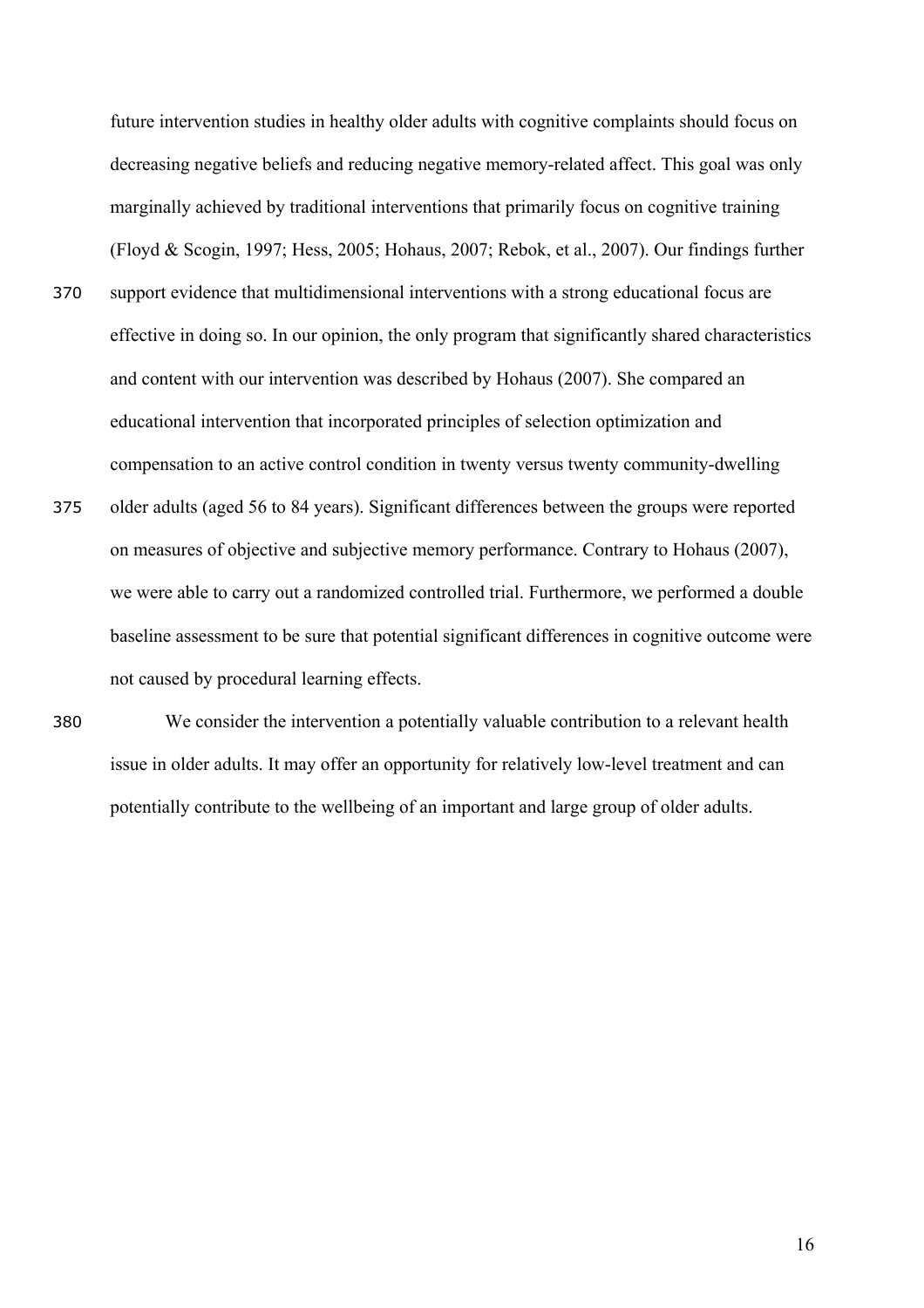#### **References**

- Altman, D. G., Schulz, K. F., Moher, D., Egger, M., Davidoff, F., Elbourne, D., et al. (2001). The revised CONSORT statement for reporting randomized trials: explanation and elaboration. *Annals of Internal Medicine, 134*(8), 663-694.
- Bäckman, L., & Dixon, R. A. (1992). Psychological compensation: a theoretical framework. 390 *Psychological Bulletin, 112*(2), 259-283.
	- Ball, K., Berch, D. B., Helmers, K. F., Jobe, J. B., Leveck, M. D., Marsiske, M., et al. (2002). Effects of cognitive training interventions with older adults: a randomized controlled trial. *Journal of the American Medical Assocation, 288*(18), 2271-2281.
	- Baltes, P. B., & Baltes, M. M. (1990). Psychological perspectives on successful aging: the
- 395 model of selective optimization with compensation. In P. B. Baltes (Ed.), *Successful aging: Perspectives from the behavioral sciences* (pp. 1-34). Cambridge: Cambridge University Press.
- Bouma, J., Ranchor, A. V., Sanderman, R., & Van Sonderen, E. (1995). *Het meten van symptomen van depressie met de CES-D: een handleiding [Measuring symptoms of*  400 *depression using the CES-D: a manual]*. Groningen: Noordelijk Centrum voor
	- Cargin, J. W., Collie, A., Masters, C., & Maruff, P. (2008). The nature of cognitive complaints in healthy older adults with and without objective memory decline. *Journal of Clinical and Experimental Neuropsychology, 30*(2), 245-257.
- 405 Cohen, J. (1988). *Statistical power analysis for the behavioral sciences*. Hillsdal, NJ: Lawrence Erlbaum Associates.

Gezondheidsvraagstukken, Rijksuniversiteit Groningen.

Comijs, H. C., Dik, M. G., Aartsen, M. J., Deeg, D. J., & Jonker, C. (2005). The impact of change in cognitive functioning and cognitive decline on disability, well-being, and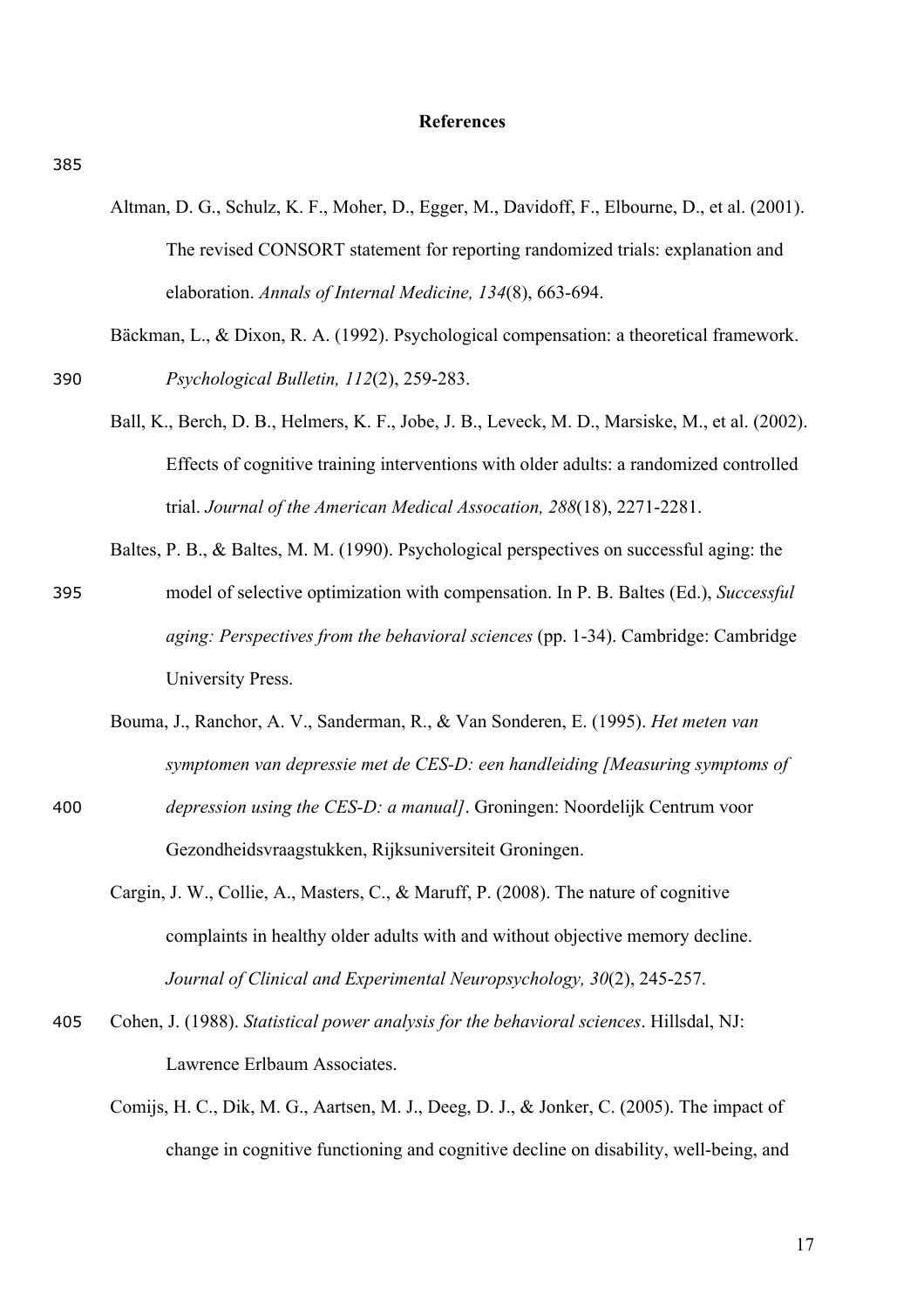the use of healthcare services in older persons. Results of Longitudinal Aging Study 410 Amsterdam. *Dementia and Geriatric Cognitive Disorders, 19*(5-6), 316-323.

- Commissaris, C. J., Jolles, J., Verhey, F. R., Ponds, R. W., Damoiseaux, V., & Kok, G. J. (1993). Vergeetachtig of dement? Wie maakt zich zorgen en waarom? [Forgetful or demented? Who worries and why?]. *Tijdschrift voor Gerontologie en Geriatrie, 24*(4), 144-149.
- 415 Commissaris, C. J., Verhey, F. R., & Jolles, J. (1996). A controlled study into the effects of psychoeducation for patients with cognitive disturbances. *Journal of Neuropsychiatry and Clinical Neuroscience, 8*(4), 429-435.
	- Craik, F. I., & Bialystok, E. (2006). Cognition through the lifespan: mechanisms of change. *Trends in Cognitve Science, 10*(3), 131-138.
- 420 Floyd, M., & Scogin, F. (1997). Effects of memory training on the subjective memory functioning and mental health of older adults: a meta-analysis. *Psychology and Aging, 12*(1), 150-161.
	- Flynn, T. M., & Storandt, M. (1990). Supplemental group discussions in memory training for older adults. *Psychology and Aging, 5*(2), 178-181.
- 425 Folstein, M. F., Folstein, S. E., & McHugh, P. R. (1975). "Mini-mental state". A practical method for grading the cognitive state of patients for the clinician. *Journal of Psychiatry Research, 12*(3), 189-198.

Hess, T. M. (2005). Memory and aging in context. *Psychological Bulletin, 131*(3), 383-406.

Hohaus, L. (2007). Remembering to age successfully: evaluation of a successful aging

- 430 approach to memory enhancement. *International Psychogeriatrics, 19*(1), 137-150.
	- Hoogenhout, E. M., De Groot, R. H., & Jolles, J. (2011). A new comprehensive educational group program for older adults with cognitive complaints: background, content, and process evaluation. *Educational Gerontology, 37*(1), 51-73.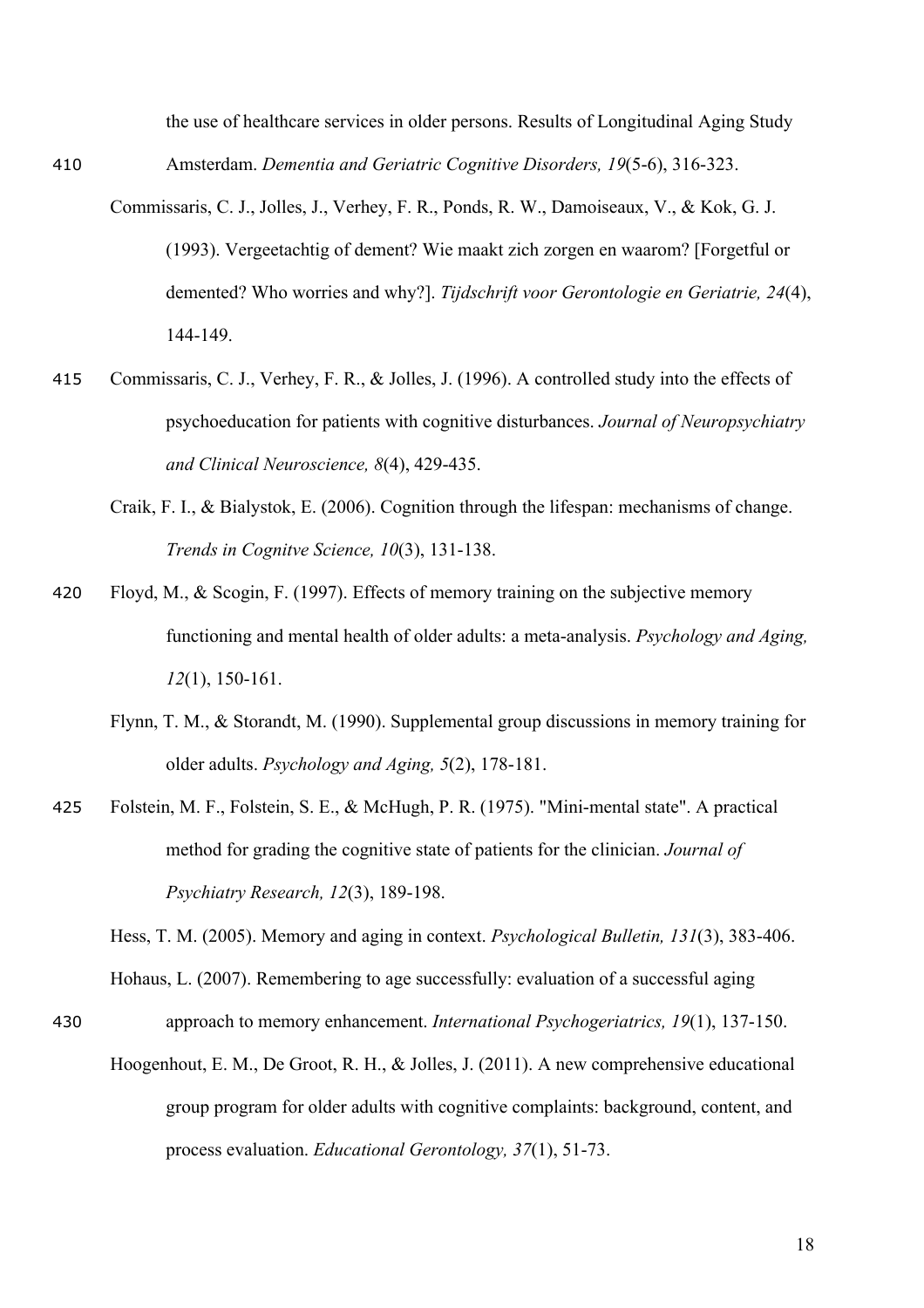Hoogenhout, E. M., Van der Elst, W., De Groot, R. H., & Jolles, J. (under revision). The

- 435 Maastricht Metacognition Inventory: Factor structure, reliability and validity, and effects of age, sex, and education.
- Hoogenhout, E. M., Van der Elst, W., De Groot, R. H., Van Boxtel, M. P., & Jolles, J. (2010). The Neurovegetative Complaints Questionnaire in the Maastricht Aging Study: psychometric properties and normative data. *Aging and Mental Health, 14*(5), 613- 440 623.
	- Jonker, C., Geerlings, M. I., & Schmand, B. (2000). Are memory complaints predictive for dementia? A review of clinical and population-based studies. *International Journal of Geriatric Psychiatry, 15*(11), 983-991.
- Kliegel, M., Zimprich, D., & Eschen, A. (2005). What do subjective cognitive complaints in 445 persons with aging-associated cognitive decline reflect? *International Psychogeriatrics, 17*(3), 499-512.
	- Kromrey, J. D., & Hogarty, K. Y. (1998). Analysis Options for Testing Group Differences on Ordered Categorical Variables: An Empirical Investigation of Type I Error Control and Statistical Power. *Multiple Linear Regression Viewpoints, 25*.
- 450 Lachman, M. E. (1991). Perceived control over memory aging: developmental and intervention perspectives. *Journal of Social Issues, 47*(4), 159-175.
	- Lachman, M. E., & McArthur, L. Z. (1986). Adulthood age differences in causal attributions for cognitive, physical, and social performance. *Psychology and Aging, 1*(2), 127-132.

Lachman, M. E., Weaver, S. L., Bandura, M., Elliott, E., & Lewkowicz, C. J. (1992).

455 Improving memory and control beliefs through cognitive restructuring and selfgenerated strategies. *Journal of Gerontology, 47*(5), 293-299.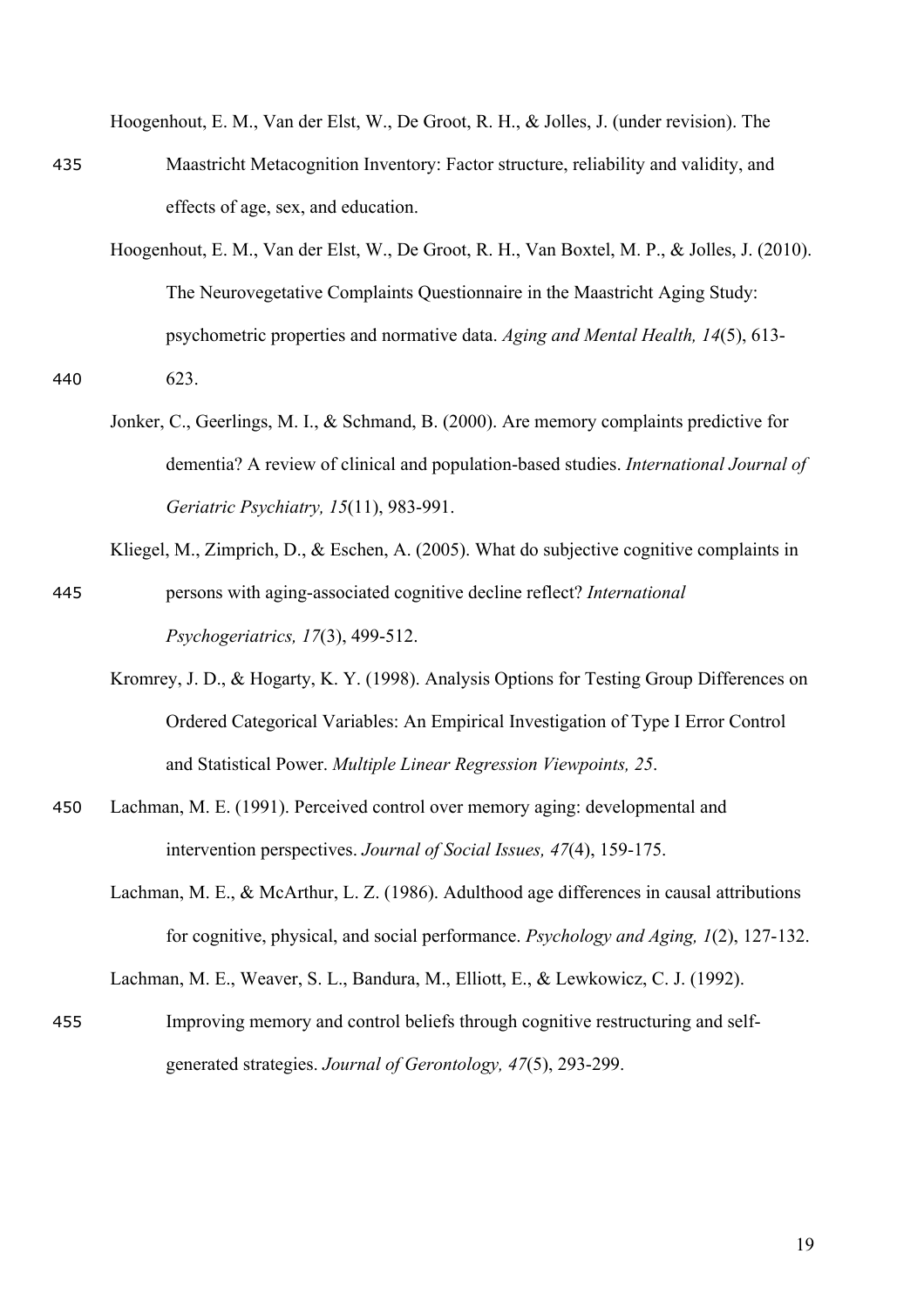- Leech, N. L., & Onwuegbuzie, A. J. (2002). *A call for greater use of nonparametric statistics*. Paper presented at the Annual meeting of the Mid-South Educational Research Association.
- 460 McDougall, G. J. (2009). A framework for cognitive interventions targeting everyday memory performance and memory self-efficacy. *Family and Community Health, 32*(1 Suppl), 15-26.
- Minett, T. S., Da Silva, R. V., Ortiz, K. Z., & Bertolucci, P. H. (2008). Subjective memory complaints in an elderly sample: a cross-sectional study. *International Journal of*  465 *Geriatric Psychiatry, 23*(1), 49-54.
	- Minett, T. S., Dean, J. L., Firbank, M., English, P., & O'Brien, J. T. (2005). Subjective memory complaints, white-matter lesions, depressive symptoms, and cognition in elderly patients. *American Journal of Geriatric Psychiatry, 13*(8), 665-671.
- Mohs, R. C., Ashman, T. A., Jantzen, K., Albert, M., Brandt, J., Gordon, B., et al. (1998). A 470 study of the efficacy of a comprehensive memory enhancement program in healthy elderly persons. *Psychiatry Research, 77*(3), 183-195.
- Mol, M. E., Van Boxtel, M. P., Willems, D., & Jolles, J. (2006). Do subjective memory complaints predict cognitive dysfunction over time? A six-year follow-up of the Maastricht Aging Study. *International Journal of Geriatric Psychiatry, 21*(5), 432- 475 441.
	- Mol, M. E., Van Boxtel, M. P., Willems, D., Verhey, F. R., & Jolles, J. (2009). Subjective forgetfulness is associated with lower quality of life in middle-aged and young-old individuals: a 9-year follow-up in older participants from the Maastricht Aging Study. *Aging and Mental Health, 13*(5), 699-705.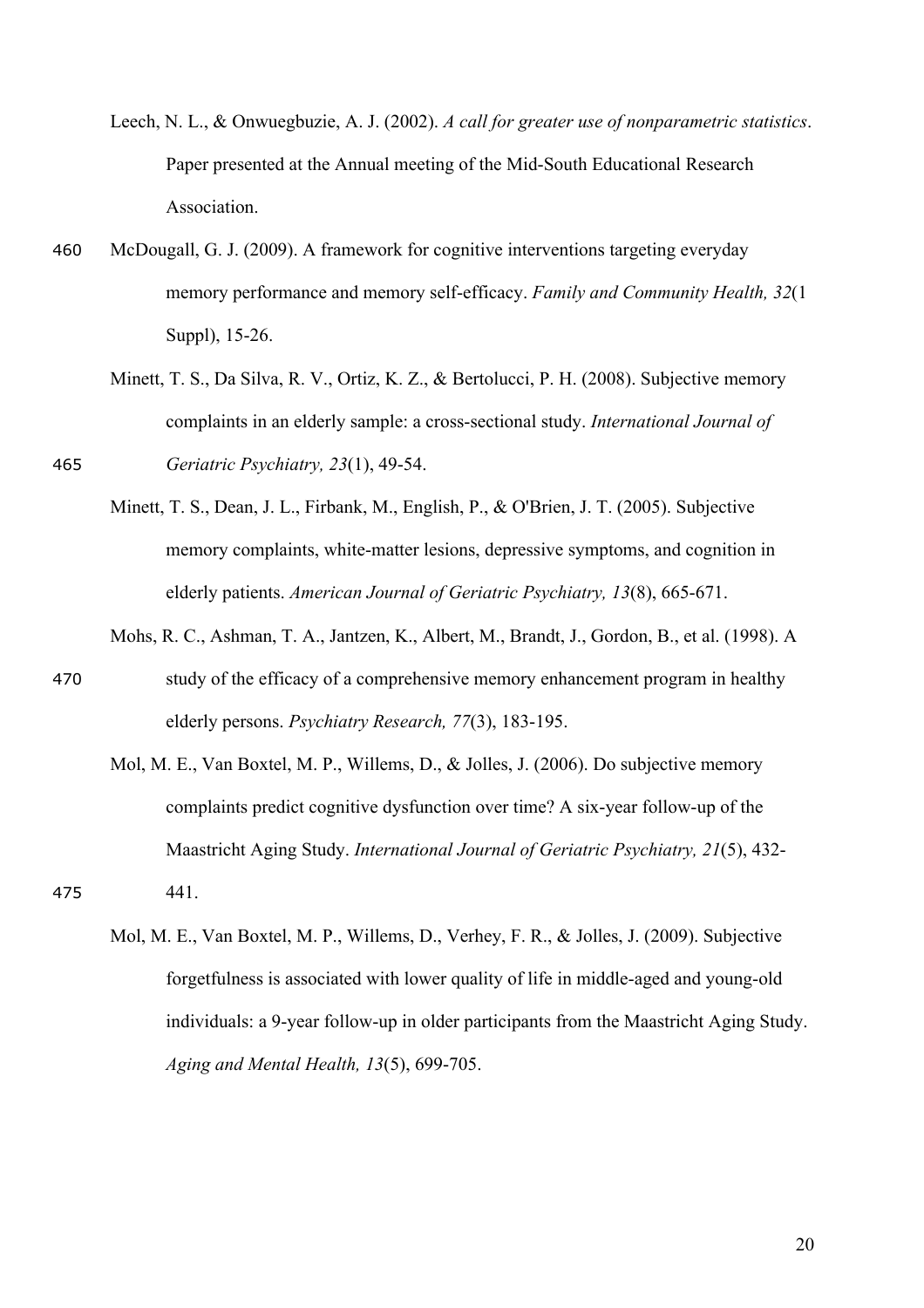- 480 Owsley, C., Sloane, M., McGwin, G., Jr., & Ball, K. (2002). Timed instrumental activities of daily living tasks: relationship to cognitive function and everyday performance assessments in older adults. *Gerontology, 48*(4), 254-265.
- Ponds, R. W., Commissaris, C. J., & Jolles, J. (1997). Prevalence and covariates of subjective forgetfulness in a normal population in The Netherlands. *International Journal of*  485 *Aging and Human Development, 45*(3), 207-221.
	- Rebok, G. W., Carlson, M. C., & Langbaum, J. B. (2007). Training and maintaining memory abilities in healthy older adults: traditional and novel approaches. *Journals of Gerontology B Series: Psychological Sciences and Social Sciences, 62 Spec No 1*, 53- 61.
- 490 Romano, J., Kromrey, J. D., Coraggio, K., & Skowronek, J. (2006). *Appropriate statistics for ordinal level data: Should we really be using t-test and Cohen's d for evaluating group differences on the NSSE and other surveys?* Paper presented at the Annual meeting of the Florida Association of Institutional Research.

Salthouse, T. A. (1996). The processing-speed theory of adult age differences in cognition.

495 *Psychological Review, 103*(3), 403-428.

- Sanderman, R., Arrindell, W. A., Ranchor, A. V., Eysenck, H. J., & Eysenck, S. B. G. (1995). *Het meten van persoonlijkheidskenmerken met de Eysenck Personality Questionnaire (EPQ [Measuring personality traits with the Eysenck Personality Questionnaire (EPQ)]*. Groningen, The Netherlands: Noordelijk Centrum voor
- 500 Gezondheidsvraagstukken, Rijksuniversiteit Groningen.
	- Stuss, D. T., Robertson, I. H., Craik, F. I., Levine, B., Alexander, M. P., Black, S., et al. (2007). Cognitive rehabilitation in the elderly: a randomized trial to evaluate a new protocol. *Journal of the Internation Neuropsychologal Society, 13*(1), 120-131.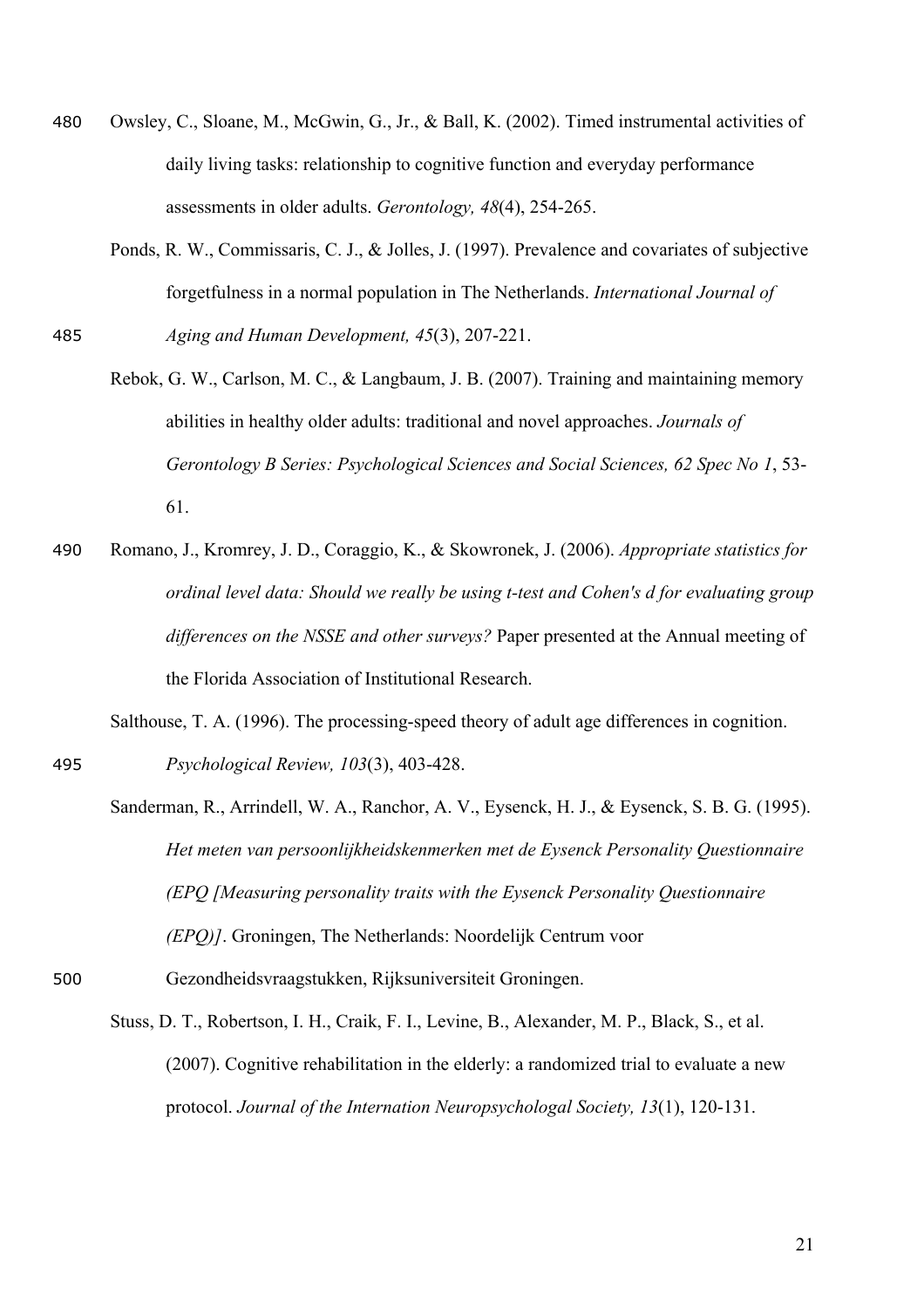Troyer, A. K. (2001). Improving memory knowledge, satisfaction, and Functioning, via an 505 education and intervention program for older adults. *Aging, Neuropsychology, and Cognition, 8*(4), 256-268.

- Valentijn, S. A., Van Hooren, S. A., Bosma, H., Touw, D. M., Jolles, J., van Boxtel, M. P., et al. (2005). The effect of two types of memory training on subjective and objective memory performance in healthy individuals aged 55 years and older: a randomized
- 510 controlled trial. *Patient Education and Counseling, 57*(1), 106-114.
	- Van der Elst, W., Van Boxtel, M. P., Van Breukelen, G. J., & Jolles, J. (2005). Rey's verbal learning test: normative data for 1855 healthy participants aged 24-81 years and the influence of age, sex, education, and mode of presentation. *Journal of the International Neuropsychological Society, 11*(3), 290-302.
- 515 Van der Elst, W., Van Boxtel, M. P., Van Breukelen, G. J., & Jolles, J. (2006a). The Concept Shifting Test: adult normative data. *Psychological Assessment, 18*(4), 424-432.
- Van der Elst, W., Van Boxtel, M. P., Van Breukelen, G. J., & Jolles, J. (2006b). The Letter Digit Substitution Test: normative data for 1,858 healthy participants aged 24-81 from the Maastricht Aging Study (MAAS): influence of age, education, and sex. *Journal of*  520 *Clinical and Experimental Neuropsychology, 28*(6), 998-1009.
	- Van der Elst, W., Van Boxtel, M. P., Van Breukelen, G. J., & Jolles, J. (2006c). The Stroop color-word test: influence of age, sex, and education; and normative data for a large sample across the adult age range. *Assessment, 13*(1), 62-79.

Van der Elst, W., Van Boxtel, M. P., Van Breukelen, G. J., & Jolles, J. (2008). A large-scale 525 cross-sectional and longitudinal study into the ecological validity of neuropsychological test measures in neurologically intact people. *Archives of Clinical Neuropsychology, 23*(7-8), 787-800.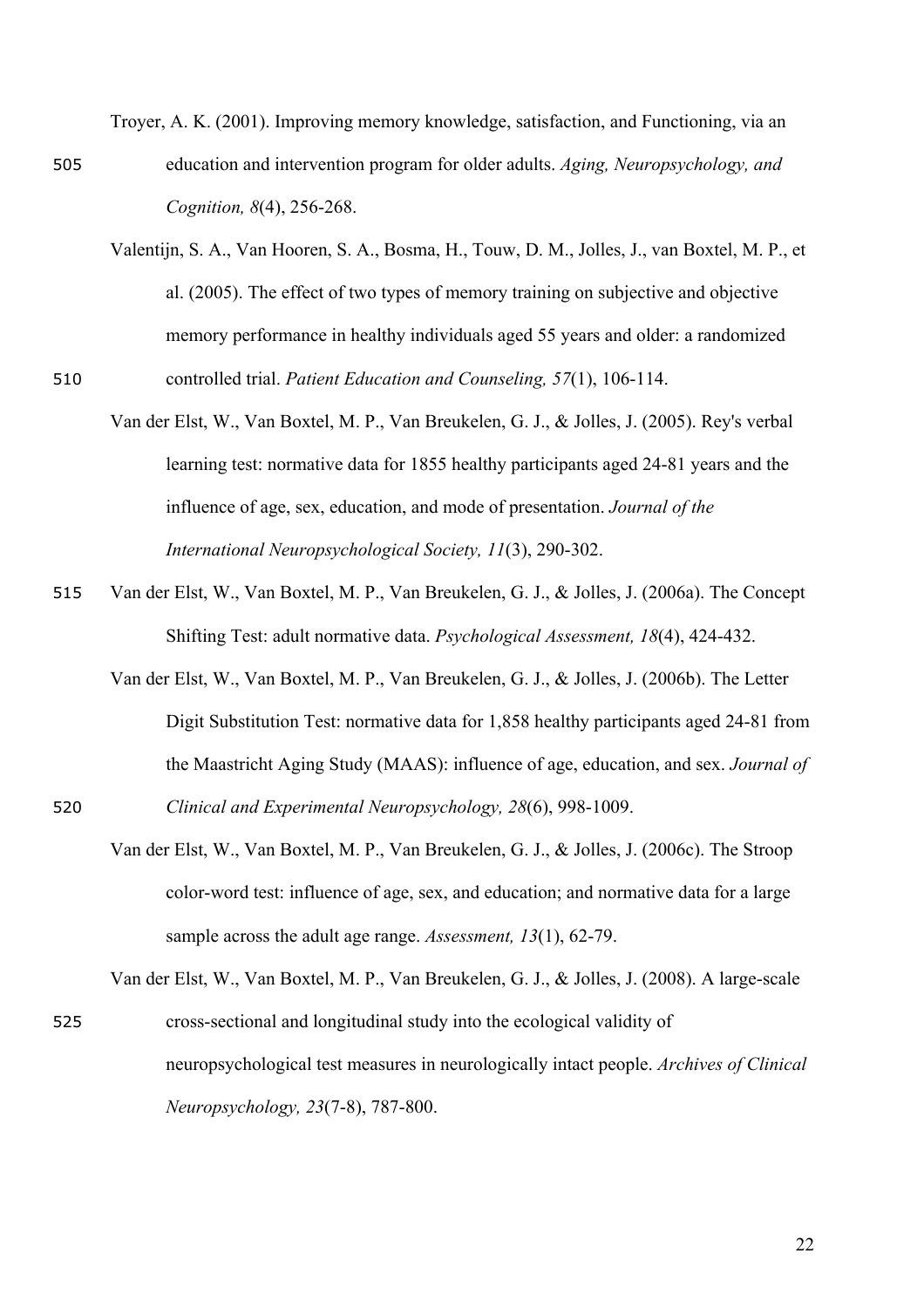- Van Hooren, S. A., Valentijn, S. A., Bosma, H., Ponds, R. W., Van Boxtel, M. P., & Jolles, J. (2007). Cognitive functioning in healthy older adults aged 64-81: a cohort study into 530 the effects of age, sex, and education. *Aging Neuropsychol Cogn, 14*(1), 40-54.
	- Van Hooren, S. A., Valentijn, S. A., Bosma, H., Ponds, R. W., van Boxtel, M. P., Levine, B., et al. (2007). Effect of a structured course involving goal management training in older adults: A randomised controlled trial. *Patient Education and Counseling, 65*(2), 205-213.
- 535 Verhaeghen, P., Marcoen, A., & Goossens, L. (1992). Improving memory performance in the aged through mnemonic training: a meta-analytic study. *Psychology and Aging, 7*(2), 242-251.
	- Verhey, F. R., Ramakers, I., Jolles, J., Scheltens, P., Vernooij-Dassen, M. J., & Olde Rikkert, M. (2007). Memory clinics in the Netherlands: development since 1998
- 540 [Geheugenpoli's in Nederland: ontwikkelingen sinds 1998]. *Tijdschrift voor Gerontologie en Geriatrie, 38*(5), 237-245.
	- Ware, J. E., Kosinski, M., & Keller, S. D. (1994). *SF-36 Physical and Mental summary scales: a user's manual*. Boston, MA: The Health Institute.
- West, R. L., Bagwell, D. K., & Dark-Freudeman, A. (2008). Self-Efficacy and Memory 545 Aging: The Impact of a Memory Intervention Based on Self-Efficacy. *Aging, Neuropsychology, and Cognition, 15*, 302-329.
	- Willis, S. L., Tennstedt, S. L., Marsiske, M., Ball, K., Elias, J., Koepke, K. M., et al. (2006). Long-term effects of cognitive training on everyday functional outcomes in older adults. *Journal of the American Medical Association, 296*(23), 2805-2814.
- 550 Winocur, G., Craik, F. I., Levine, B., Robertson, I. H., Binns, M. A., Alexander, M., et al. (2007). Cognitive rehabilitation in the elderly: overview and future directions. *Journal of the International Neuropsychological Society, 13*(1), 166-171